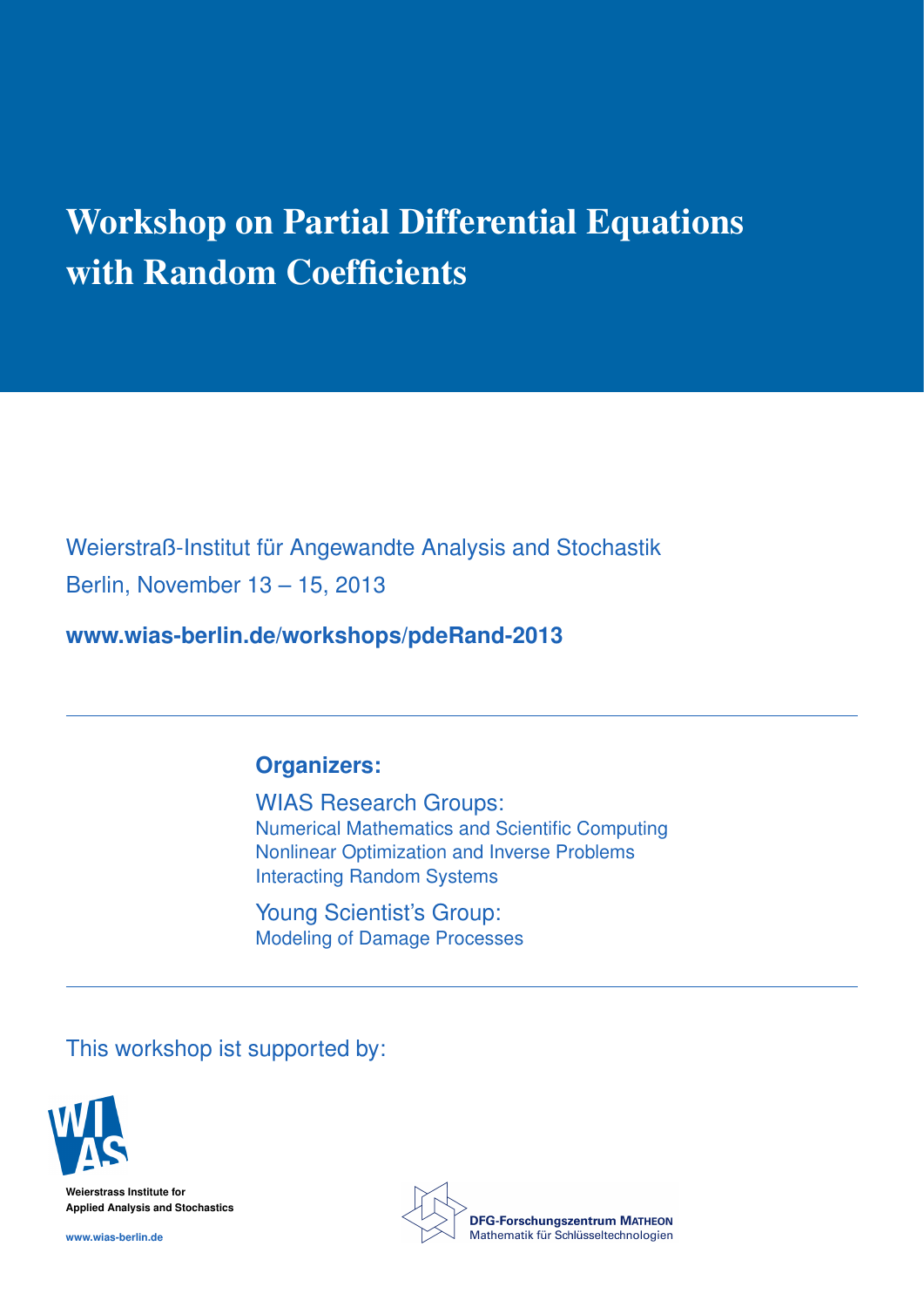Edited by Weierstraß-Institut für Angewandte Analysis und Stochastik (WIAS) Mohrenstraße 39 10117 Berlin Germany

Fax: + 49 30 2044975 World Wide Web: http://www.wias-berlin.de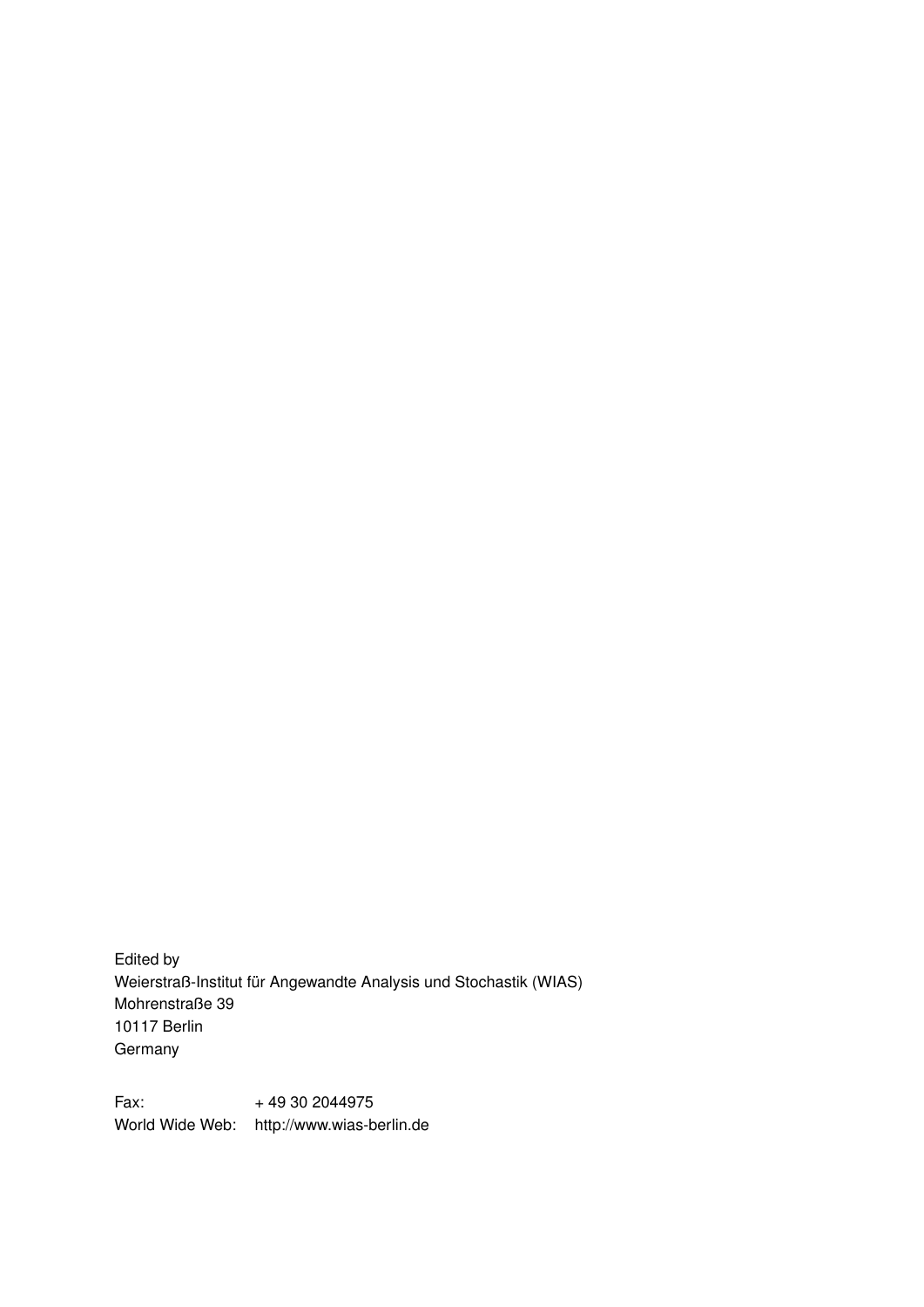# **Welcome**

Dear Workshop Participant,

Welcome to the Weierstrass Institute for Applied Analysis and Stochastics in Berlin. Given below is some general information regarding logistics and other arrangements for our workshop.

- **Entrance** to the building will be provided showing your participant's badge. Please wear it. Sorry, but the receptionist is supposed not to let you in without it.
- **Lunch** can be taken in a number of restaurants and snack bars in the neighbourhood of the institute, see an extra sheet for more details.
- **The Conference Dinner** will be held in the restaurant TAPAS Y MÁS, Neue Grünstraße 17, 10179 Berlin (near underground station Spittelmarkt) on Thursday, November 14. at 7 p.m.

We wish you a pleasant stay at the Institute and in Berlin and look forward to an exciting workshop with interesting talks and lively discussions.

Kind regards,

Jürgen Fuhrmann, Dietmar Hömberg, Wolfgang König, Christiane Kraus (Organizers)

# **Contents**

| $\mathbf{1}$ | <b>Internet Access</b>        | 3  |
|--------------|-------------------------------|----|
|              | 2 Program                     | 5  |
|              | 3 Abstracts of Minicourses    | 8  |
|              | 4 Abstracts of Research Talks | 12 |
|              | 5 List of Speakers            | 21 |
|              | 6 Further Participants        | 23 |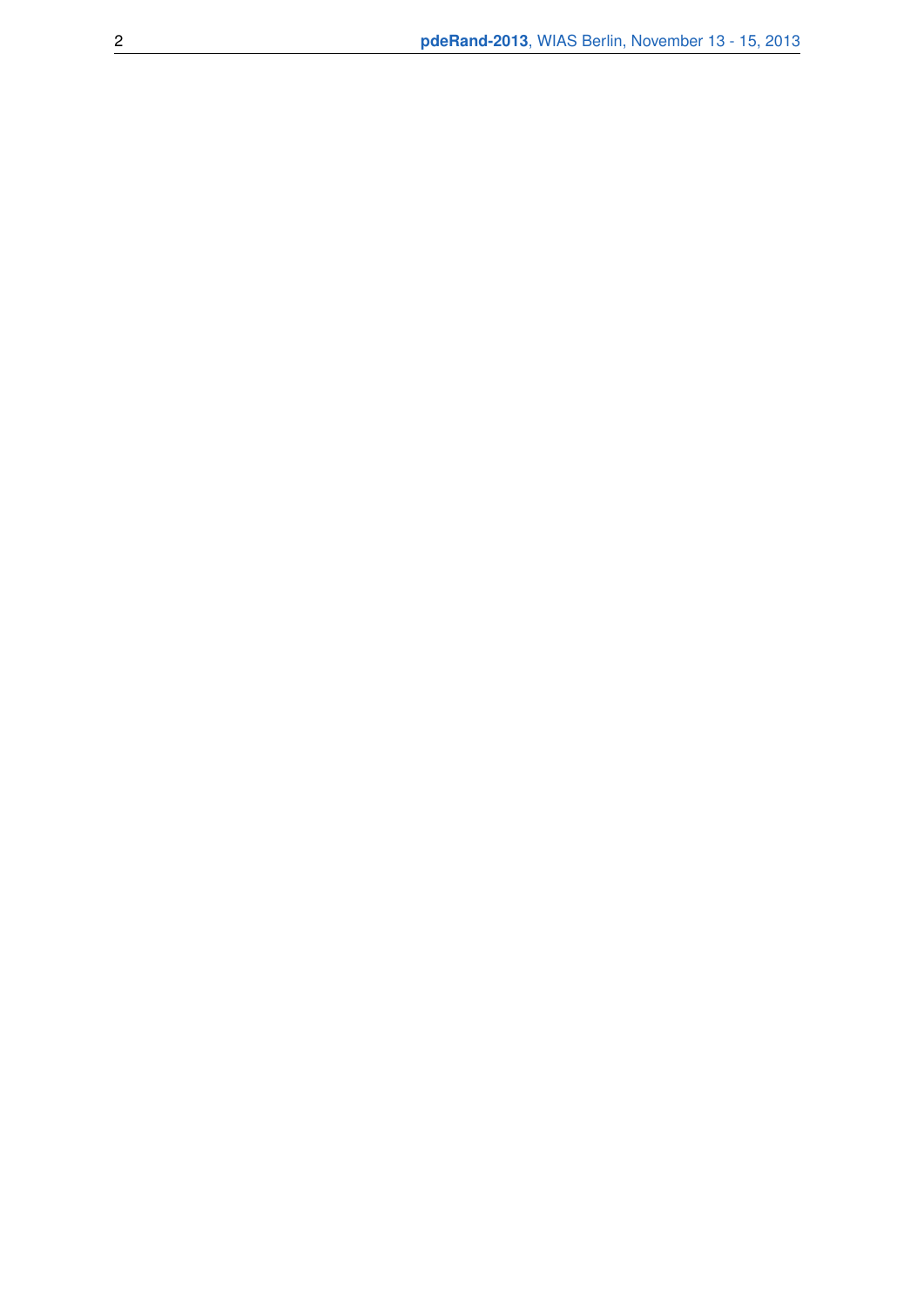## **1 Internet Access**

#### **Wifi**

- **If** you want to use the **eduroam** access in the WIAS-wlan to access your home server, you must have configured the eduraom wireless connection of your computer according to the instructions of the IT of **your** institution. If you have done this, please choose the wlan eduroam to connect.
- If you want to use the WIAS-wlan to get access to the Internet, please ask *Anke Giese* for a voucher with an individual password and further instruction. Please note that after using this password at one computer it can afterwards only be used at **this** computer.

#### **Computer Facilities**

All workshop participants have the possibility to check emails in room no. 010, ground floor, opposite from the lecture room. Any workstation in this room may be used.

For log-in please use the following selections and input

```
Please enter your user name: pderand OK
Please enter your password: pdeS*13$ OK
```
for log-out: either use the  $Log out...$  -selection on the root window or the  $EXIT$  button of the desktop.

**Please be aware that this account is used by all workshop participants. So, don't leave any confidential data in its home directory. All left over data will be removed after the workshop.**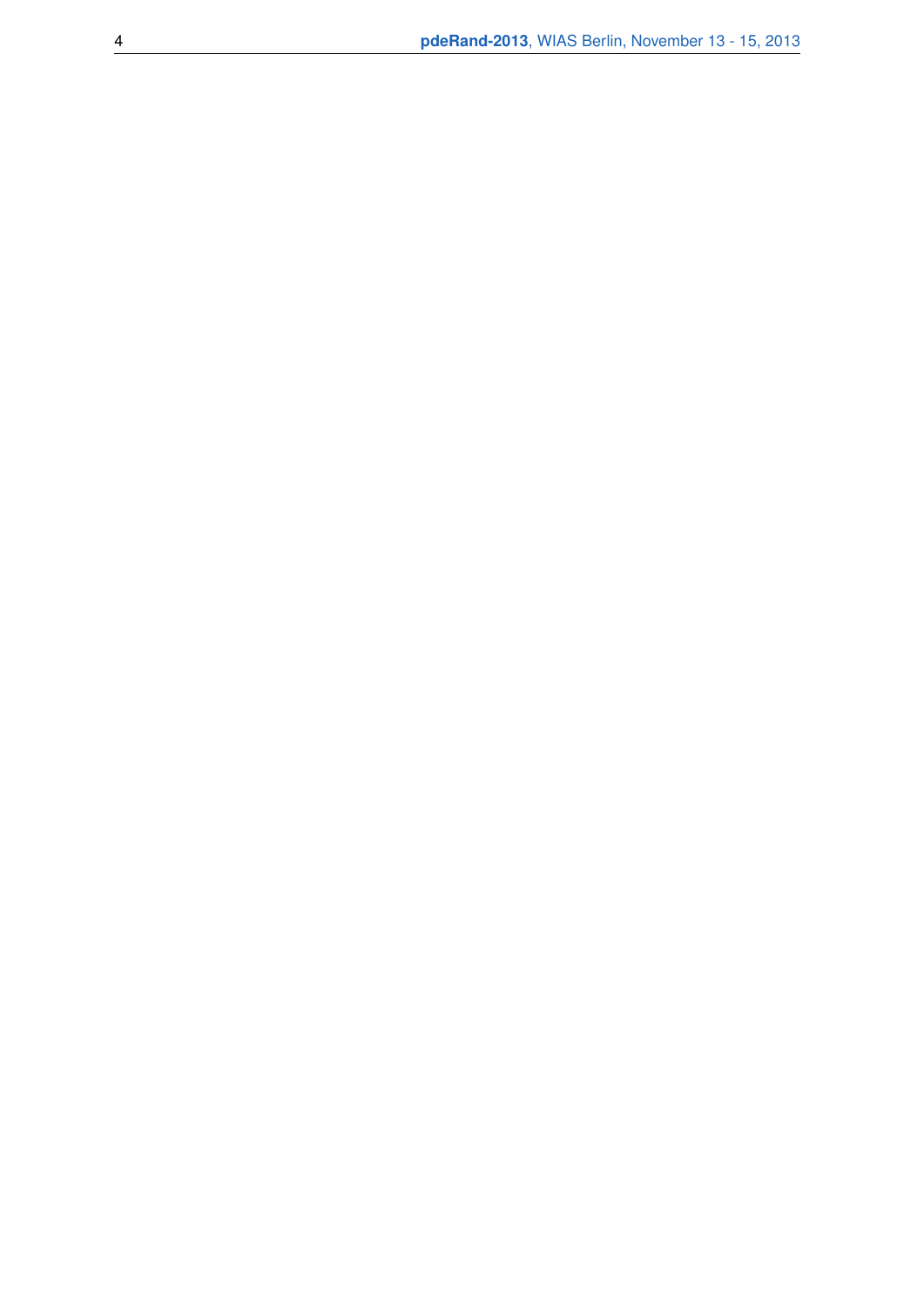# **2 Program**

| <b>Wednesday, November 13</b> |                                                                                                                                           |  |  |  |  |  |  |
|-------------------------------|-------------------------------------------------------------------------------------------------------------------------------------------|--|--|--|--|--|--|
| $08:30 - 09:00$               | Registration                                                                                                                              |  |  |  |  |  |  |
| 09:00                         | Opening                                                                                                                                   |  |  |  |  |  |  |
|                               | Hermann G. Matthies (Braunschweig)                                                                                                        |  |  |  |  |  |  |
|                               | Parametric and stochastic problems – an overview of computational methods                                                                 |  |  |  |  |  |  |
|                               | (Lecture I)                                                                                                                               |  |  |  |  |  |  |
| $10:30 - 11:00$               | - Coffee Break -                                                                                                                          |  |  |  |  |  |  |
| 11:00                         | <b>Robert Scheichl (Bath)</b>                                                                                                             |  |  |  |  |  |  |
|                               | Numerical analysis of elliptic PDEs with random coefficients (Lecture I)                                                                  |  |  |  |  |  |  |
| $12:30 - 14:00$               | - Lunch Break -                                                                                                                           |  |  |  |  |  |  |
| 14:00                         | <b>Fabio Nobile (Lausanne)</b>                                                                                                            |  |  |  |  |  |  |
|                               | Stochastic collocation and multi level Monte Carlo methods for elliptic PDEs with<br>random coefficients                                  |  |  |  |  |  |  |
| 14:45                         | <b>Alexey Chernov (Reading)</b>                                                                                                           |  |  |  |  |  |  |
|                               | Convergence analysis for multilevel variance estimators in multilevel Monte Carlo<br>methods and application for random obstacle problems |  |  |  |  |  |  |
| $15:30 - 16:00$               | - Coffee Break -                                                                                                                          |  |  |  |  |  |  |
| 16:00                         | <b>Oliver Ernst (Chemnitz)</b>                                                                                                            |  |  |  |  |  |  |
|                               | UQ for groundwater flow                                                                                                                   |  |  |  |  |  |  |
| 16:45                         | Francesca Bonizzoni (Lausanne)                                                                                                            |  |  |  |  |  |  |
|                               | Low-rank techniques applied to moment equations for the stochastic Darcy problem<br>with lognormal permeability                           |  |  |  |  |  |  |
| 17:30                         | <b>Vincent Heuveline (Heidelberg)</b>                                                                                                     |  |  |  |  |  |  |
|                               | Uncertainty quantification and high-performance computing: application to flow<br>problems                                                |  |  |  |  |  |  |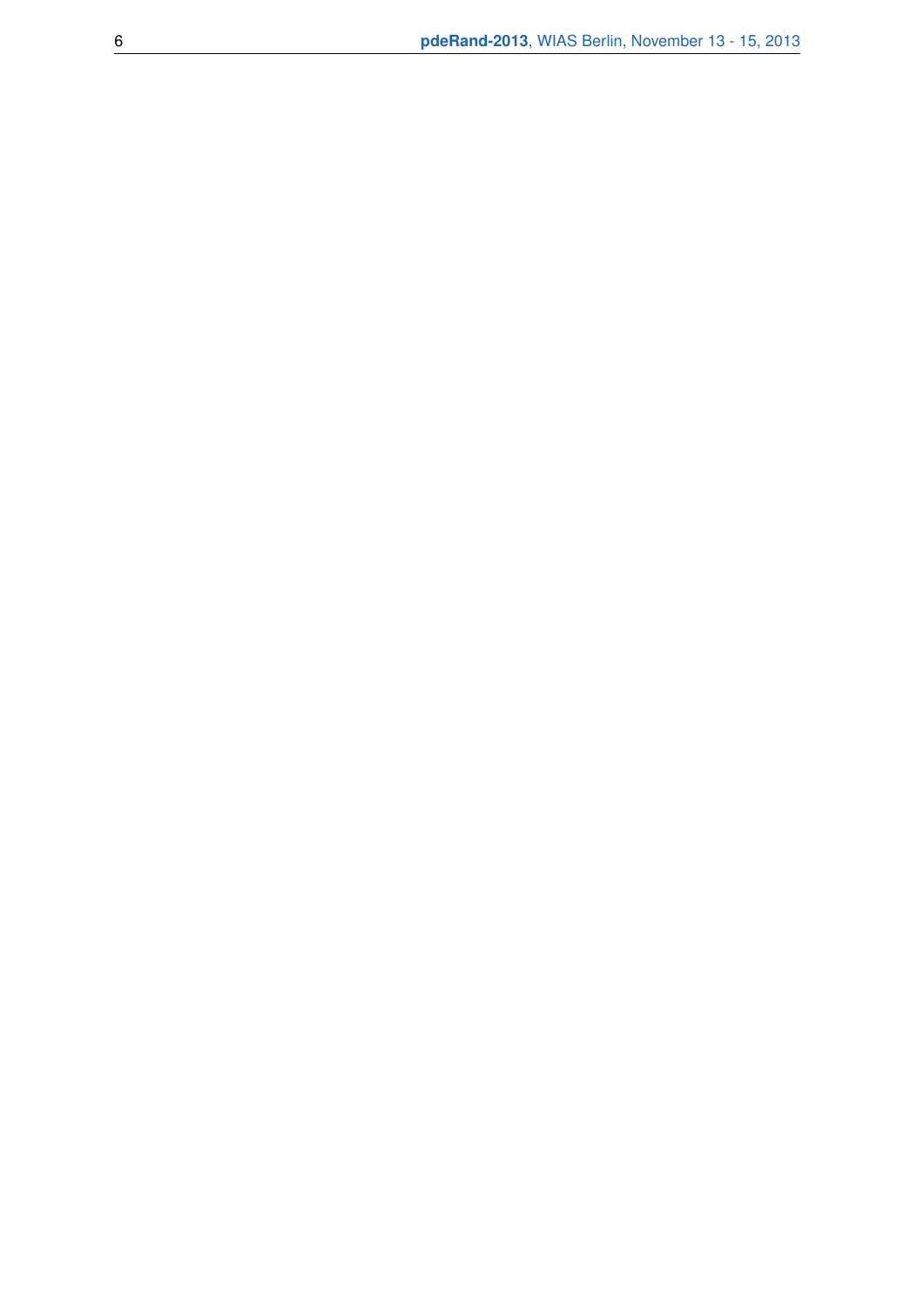| <b>Thursday, November 14</b> |                                                                                                                                    |  |  |  |  |  |  |
|------------------------------|------------------------------------------------------------------------------------------------------------------------------------|--|--|--|--|--|--|
| 09:00                        | Hermann G. Matthies (Braunschweig)                                                                                                 |  |  |  |  |  |  |
|                              | Parametric quantities, their representations and factorizations, and inverse identifi-<br>cations methods (Lecture II)             |  |  |  |  |  |  |
| $10:30 - 11:00$              | $-$ Coffee Break $-$                                                                                                               |  |  |  |  |  |  |
| 11:00                        | <b>Nicolas Dirr (Cardiff)</b>                                                                                                      |  |  |  |  |  |  |
|                              | PDEs and variational problems with random coefficients (Lecture I)                                                                 |  |  |  |  |  |  |
| $12:30 - 14:00$              | $-$ Lunch Break $-$                                                                                                                |  |  |  |  |  |  |
| 14:00                        | <b>Wolfgang Nowak (Stuttgart)</b>                                                                                                  |  |  |  |  |  |  |
|                              | Freedom, subjectivity, robustness and in uncertainty quantification: What to do if<br>the input statistics are uncertain?          |  |  |  |  |  |  |
| 14:45                        | <b>Anthony Nouy (Nantes)</b>                                                                                                       |  |  |  |  |  |  |
|                              | Random fields representations for stochastic elliptic boundary value problems and<br>high-dimensional statistical inverse problems |  |  |  |  |  |  |
| $15:30 - 16:00$              | - Coffee Break -                                                                                                                   |  |  |  |  |  |  |
| 16:00                        | Werner Römisch (Berlin)                                                                                                            |  |  |  |  |  |  |
|                              | Convergence of solutions of approximate random equations                                                                           |  |  |  |  |  |  |
| 16:45                        | <b>Martin Eigel (Berlin)</b>                                                                                                       |  |  |  |  |  |  |
|                              | Advances in adaptive stochastic Galerkin FEM                                                                                       |  |  |  |  |  |  |
| 19:00                        | Dinner                                                                                                                             |  |  |  |  |  |  |

| <b>Friday, November 15</b> |                                                                       |  |  |  |  |  |  |
|----------------------------|-----------------------------------------------------------------------|--|--|--|--|--|--|
| 09:00                      | <b>Robert Scheichl (Bath)</b>                                         |  |  |  |  |  |  |
|                            | Novel Monte Carlo methods and uncertainty quantification (Lecture II) |  |  |  |  |  |  |
| $10:30 - 11:00$            | $-$ Coffee Break $-$                                                  |  |  |  |  |  |  |
| 11:00                      | <b>Nicolas Dirr (Cardiff)</b>                                         |  |  |  |  |  |  |
|                            | PDEs and variational problems with random coefficients (Lecture II)   |  |  |  |  |  |  |
| 12:30                      | Closing                                                               |  |  |  |  |  |  |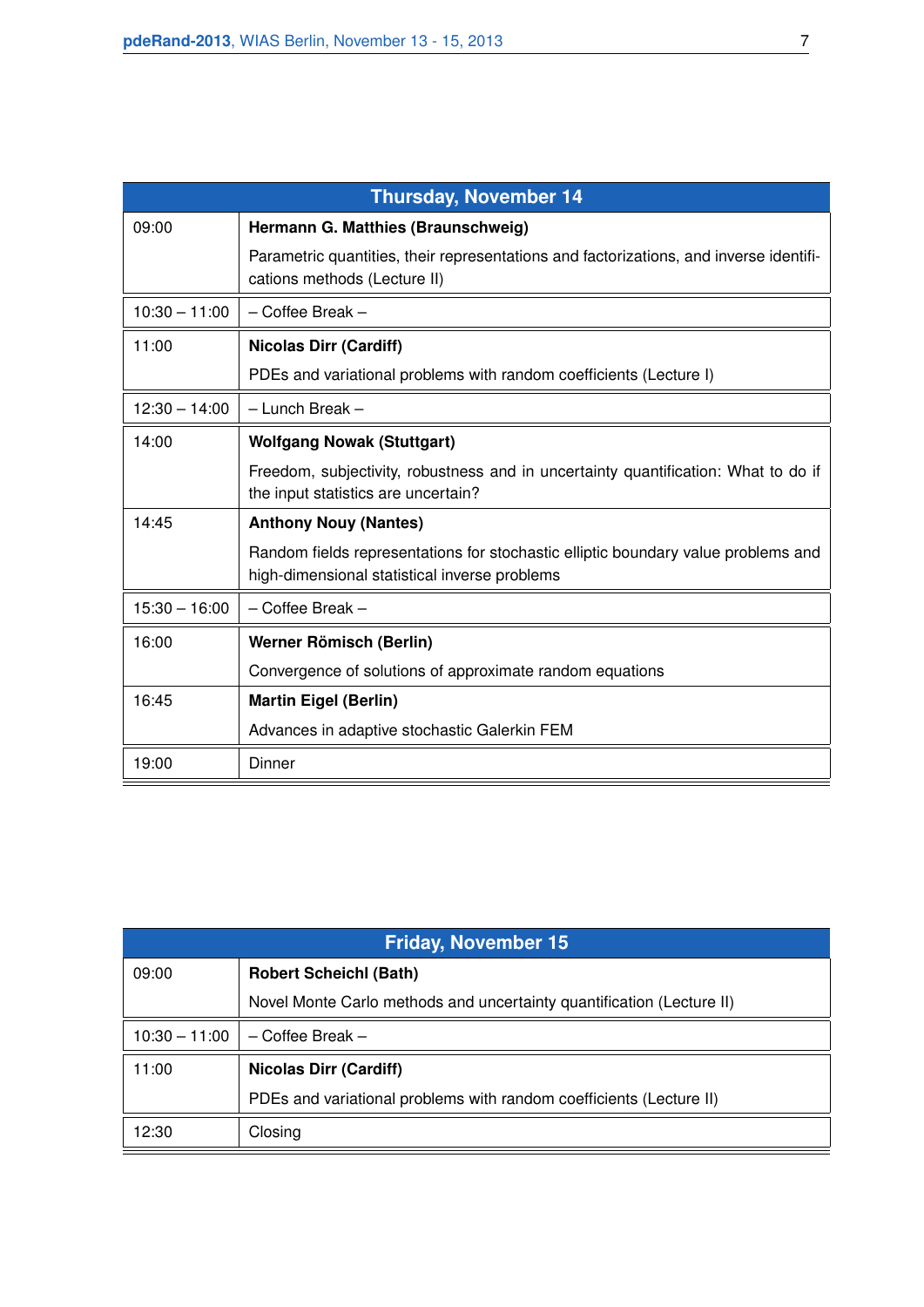# **3 Abstracts of Minicourses**

#### N. Dirr (Cardiff University, UK)

# **PDEs and variational problems with random coefficients**

#### **Introduction and Motivation**

Modeling materials with heterogeneities on a small scale lead naturally to PDEs with random coefficients, as these heterogeneities are in general of a random nature. I will present several examples. Further I attempt to set a general framework for PDEs with random coefficients and introduce some of the questions one may ask about them.

#### **Existence and non-existence**

Drawing on nonlinear examples taken from interface evolution problems, I will present some existence and non-existence results where probabilistic arguments play a crucial role.

#### **Uniqueness of minimizer**

It is well known that adding (white) noise to an ODE can create to existence of a unique invariant measure while the ODE itself has several stable equilibria. In this lecture I will explain a similar situation in a calculus of variations problem with random coefficients: The deterministic equivalent has several minimizers, while a suitable random perturbation (time-independent) leads to a unique minimizer.

#### **Random Homogenization**

I give a brief overview of recent progress on the state of the art of homogenization of (mainly nonlinear) PDEs with random coefficients and important open problems.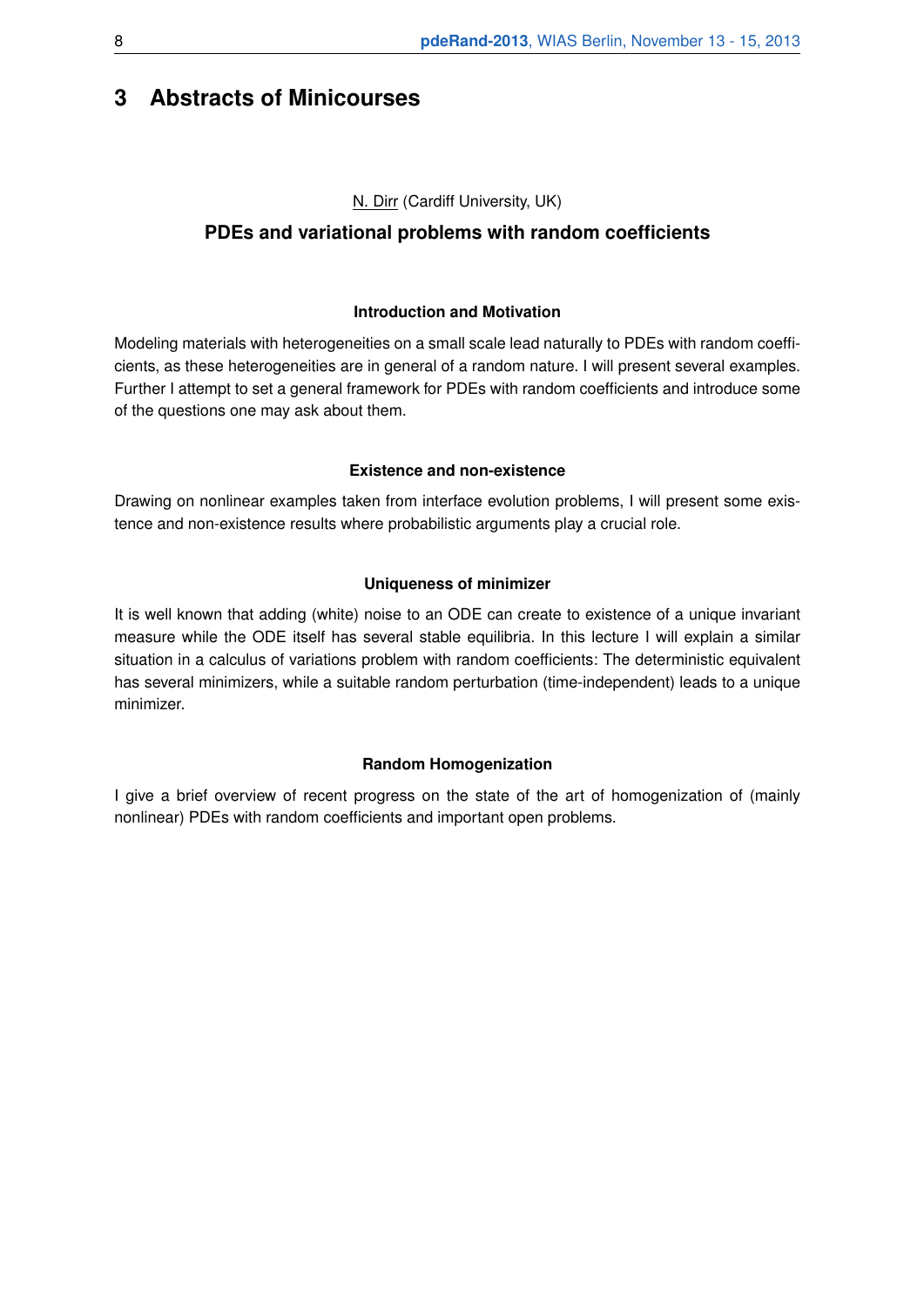H. G. Matthies (TU Braunschweig, Germany)

## **Lecture I: Parametric and stochastic problems – an overview of computational methods**

Many methods originally developed for stochastic problems can be used in the more general context of parametric problems where we primarily think of problems described by ordinary or partial differential equations, and where the parameters are the coefficient (-fields) appearing in them.

In this overview of computational methods, emphasis is given to the vigorously developing field of functional or spectral approximations. Apart from the usual spatial and/or temporal discretization which is necessary to make the problem computational tractable, this view entails an additional discretization of the parametric or stochastic dependence. It will be shown how to discretize/represent the "input" to the problem, which possibilities exist to formulate the discrete problem, and which algorithms can be used. One important topic in this context is the question of whether a certain method is "intrusive". It will be shown that most of the methods can be formulated in a "non-intrusive" way.

#### **Lecture II: Parametric quantities, their representations and factorizations, and inverse identifications methods**

Vector valued parametric quantities, and in particular vector valued random variables, are intimately associated with linear mappings. In this way factorizations like the singular value decomposition and the spectral decomposition of self-adjoint operators are directly connected to separated representations, examples of which are the Karhunen-Loève expansion and the smoothed white noise representation. These separated representations are key to new developments of numerical methods based on low-rank tensor approximations. They also form a good foundation for fast methods for inverse parameter identification procedures.

Parameter identification involves the observation of a function of the state of some system which depends on some unknown parameters. The mapping from parameter to observable is commonly not invertible, which causes the problem to be ill-posed. In a probabilistic setting the knowledge prior to the observation is encoded in a probability distribution which is updated according to Bayes's rule through the observation, equivalent to a conditional (conditioned on the observation) expectation. To perform the update one has to solve the forward problem, propagating the parameter distribution to the forecast observable. The difference with the real observation leads to the update. It is common to change the underlying measure in the update, but here we update directly the random variables describing the parameters, thus changing the parameter distribution only implicitly. This is achieved by a functional approximation of the random variables involved. The solution of the forward problem can be addressed more efficiently through the use of tensor approximations. We show that the same is true for the inverse problem. Both the computation of the update map  $-$  a "filter"  $-$  and the update itself can be sped up considerably through the use of tensor approximation methods. The computations will be demonstrated on some examples from continuum mechanics, for linear as well as highly non-linear systems like elasto-plasticity.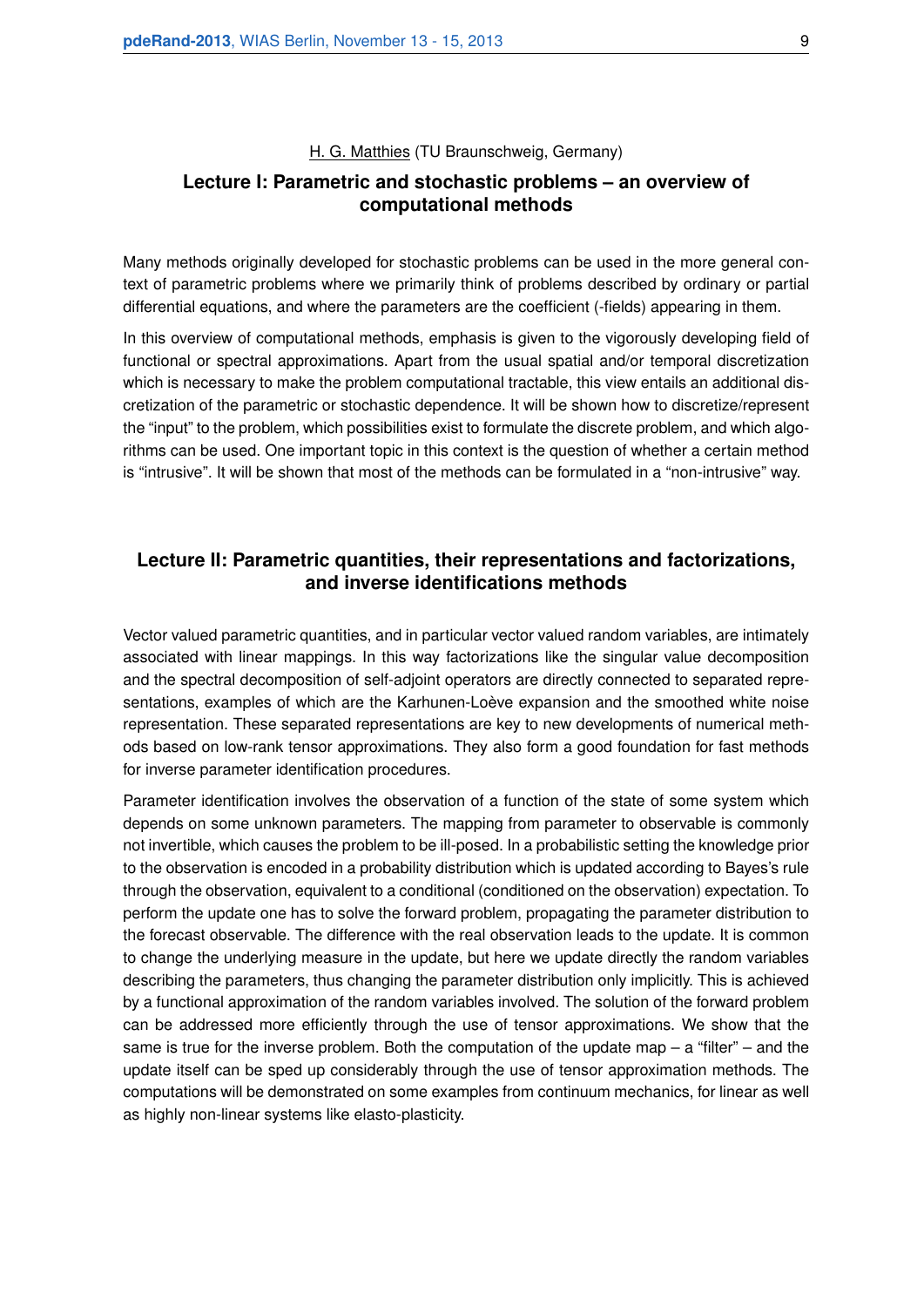R. Scheichl (University of Bath, UK)

#### **Lecture I: Numerical analysis of elliptic PDEs with random coefficients**

Stochastic modeling is one of the predominant ways to deal with uncertainty and lack of data, as well as to quantify the propagation of this uncertainty through the system to the real quantities of interest, such as the production rate of an oil well or the ultimate design load of an airplane wing made out of carbon fibre composites. At the heart of this process is in most cases the numerical solution of partial differential equations with random coefficients that represent the partially known and/or uncertain coefficients. In this first lecture I will motivate this problem with an example from subsurface flow: the safety assessment of a longterm repository for radioactive waste. The resulting mathematical problem is an elliptic PDE with random coefficients that are neither uniformly bounded away from zero nor from infinity and that lead to solutions that lack full regularity (globally). On the basis of this example we will discuss the typical questions of numerical analysis, such a s existence, uniqueness and regularity of solutions, as well as discretization via finite elements and their convergence in various norms. This includes the regularity with respect to the stochastic parameters which plays an important role for stochastic Galerkin and polynomial chaos type methods, as well as for quasi-Monte Carlo methods discussed in Lecture 2. The key difficulties in the analysis are the lack of spatial regularity, as well as the lack of uniform bounds on the diffusion coefficient. Another important point is that, by nature, random fields can only be evaluated approximately, leading either to quadrature or to some truncated spectral representations of the input data, and so we will also discuss variational crimes. We will finish the first lecture by discussing the extensions to finite volume schemes and to mixed finite elements, as well as to problems with discontinuous coefficients and random interfaces.

#### **Lecture II: Novel Monte Carlo methods and uncertainty quantification**

In this second lecture we will focus on algorithmic aspects and the complexity of algorithms. The ultimate goal of uncertainty quantification are typically some moments or the distribution of certain quantities of interest, such as the maximum load on an airplane wing or the "break-through timeöf a pollutant plume from the repository to the exterior of a safety region. Thus, the core numerical task is numerical integration over the stochastic parameter domain. We will analyses the  $\varepsilon$ -cost of typical algorithms to compute these statistics, i.e. the complexity to approximate them with an error of  $O(\varepsilon)$  via quadrature. Many practical applications, such as the model problem developed in Lecture 1, necessarily lead to very high dimensional quadrature problems to capture the full (spatial/temporal) variability of the input coefficients. Many higher order methods, such as stochastic Galerkin or polynomial chaos approximations, suffer from the curse of dimensionality an d become prohibitively expensive in higher dimensions. Moreover, they rely on a smooth dependence of the solution (and often even an affine dependence of the differential operator) on the stochastic parameters. Again, these properties are not typically satisfied in many problems. The major workhorse in real applications remains the Monte Carlo method, i.e. simple sampling and averaging. It does not suffer from the curse of dimensionality and requires only minimal smoothness with respect to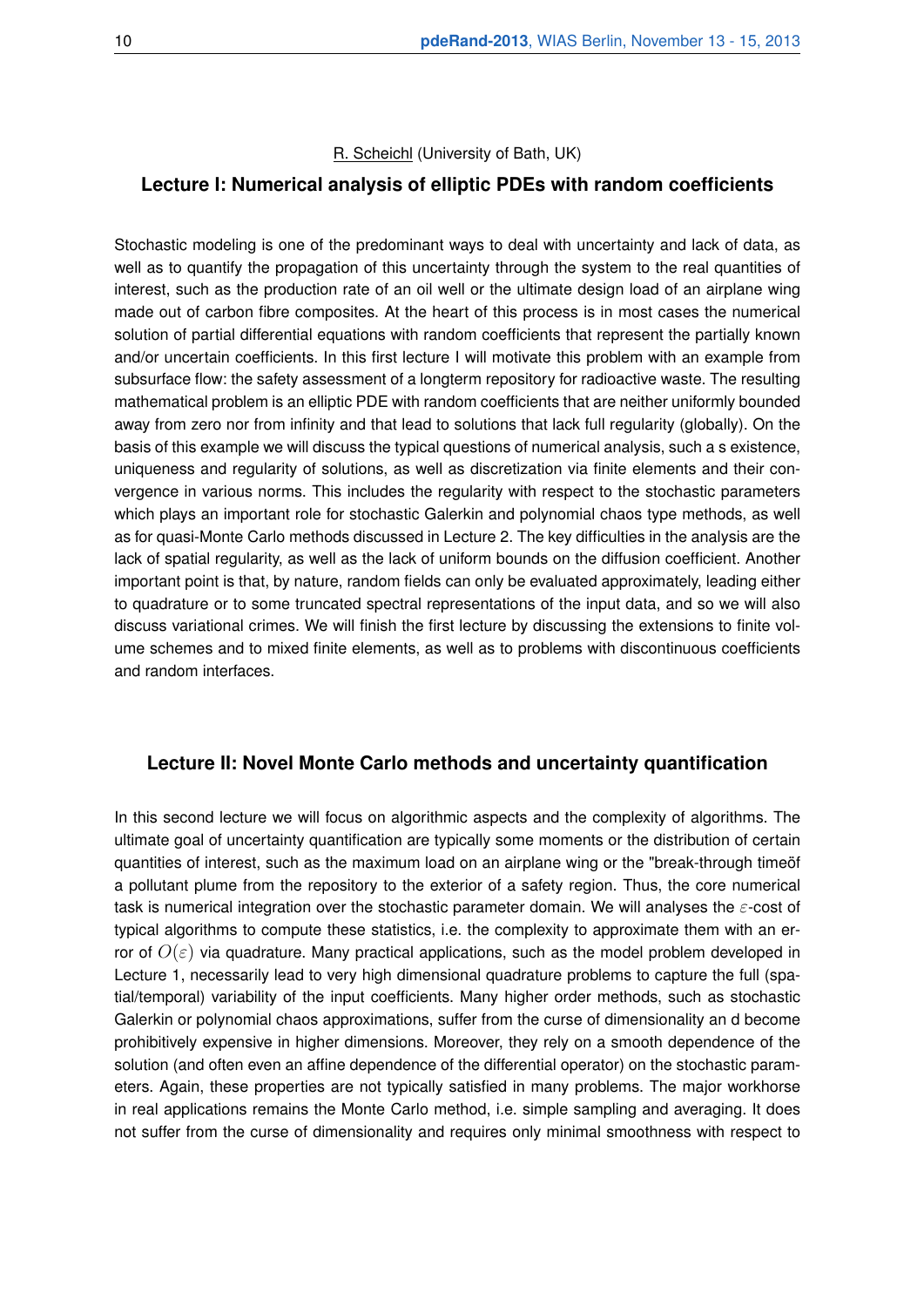the stochastic parameters. However, its slow convergence of  $O(N^{-1/2})$  with respect to the number of samples in combination with the typically high cost to compute individual samples in large scale engineering applications allow only very low accuracies in practice. I will describe two powerful remedies that can make Monte Carlo methods more efficient and more accurate: the multilevel Monte Carlo (MLMC) method and the quasi-Monte Carlo (QMC) method. These two variants are complementary and so they can even be combined. The MLMC method relies on a hierarchy of PDE discretizations and on their convergence, while the QMC method depends on sufficient smoothness with respect to the stochastic parameters. Based on the analysis from Lecture 1, we can give a full analysis of the complexity of both these variants for the subsurface flow model problem and show that they bring huge gains over the plain vanilla version. For rough input coefficients the MLMC method leads in fact to an asymptotically optimal method. I will finish the lecture by showing how the MLMC framework can also be extended to the inverse problem of quantifying the uncertainty given some data on the solution (in the form of some nonlinear functionals). In the stochastic setting this is referred to as Bayesian inference, and as in the forward problem, the main workhorse in applications is Monte Carlo in the form of the Markov chain Monte Carlo (MCMC) method of Metropolis and Hastings. I will present a multilevel MCMC algorithm and provide again a complete analysis for the subsurface model problem that confirms its superior complexity over the standard MCMC algorithm.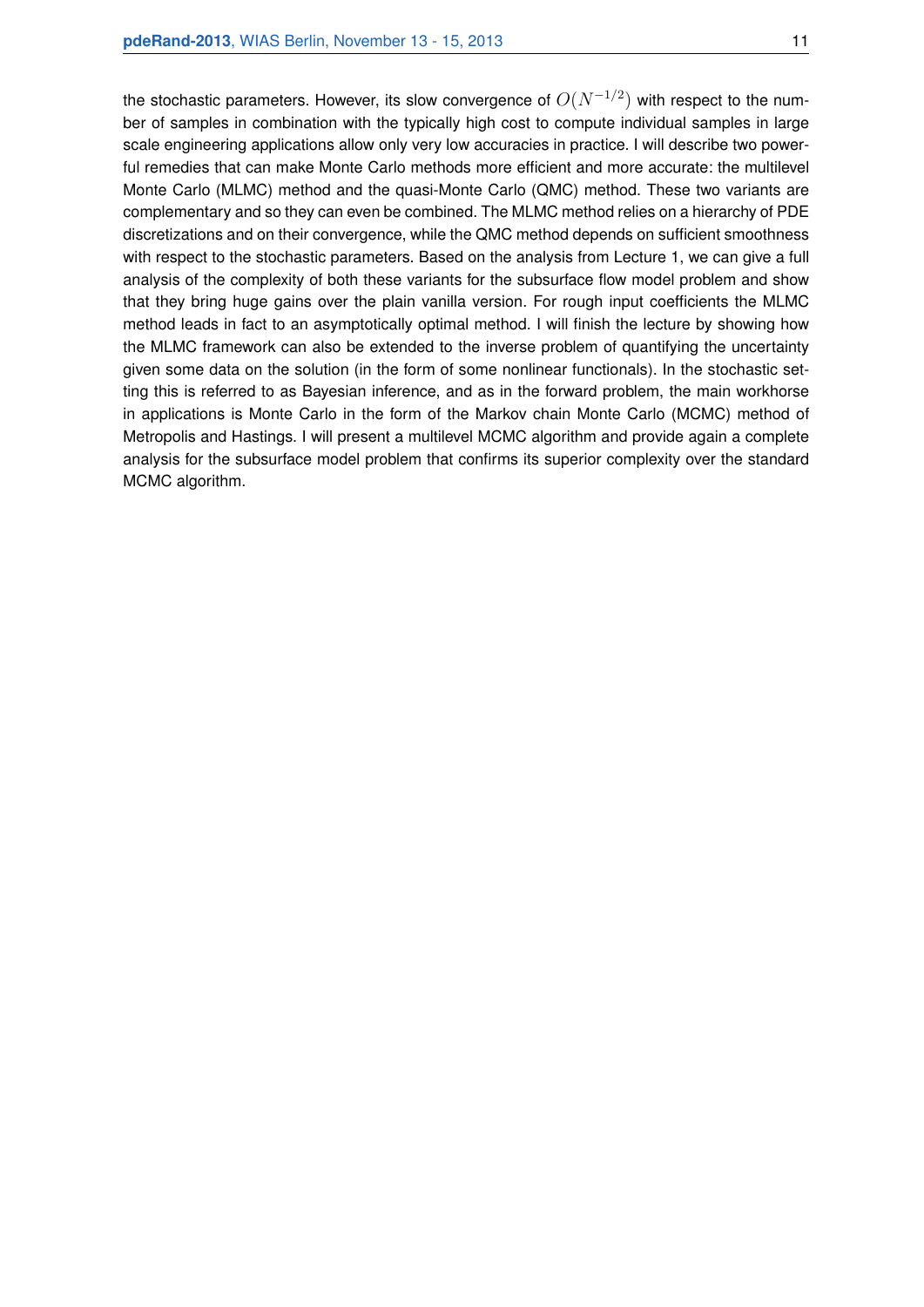# **4 Abstracts of Research Talks**

#### **Low-rank techniques applied to moment equations for the stochastic Darcy problem with lognormal permeability**

F. Bonizzoni (EPFL, Lausanne, Switzerland) (joint work with: D. Kressner, R. Kumar, F. Nobile, C. Tobler)

The Darcy boundary value problem modeling the fluid flow in a bounded heterogeneous porous medium is considered, where the permeability is described as a log-normal random field. We perform a perturbation analysis, expanding the solution in Taylor series, and study the approximation properties of the Taylor polynomial, predicting the divergence of the Taylor series and the existence of an optimal degree of the Taylor polynomial such that adding new terms will deteriorate the accuracy. We approximate the expected value of the random solution with the expected value of its Taylor polynomial, and derive the recursive problem solved by the increasing order corrections of the expected value of the solution. This recursion involves the computation of high order correlations which, at the discrete level, turn to be high order tensors. To store and make computations we adopt a low-rank (tensor train) format.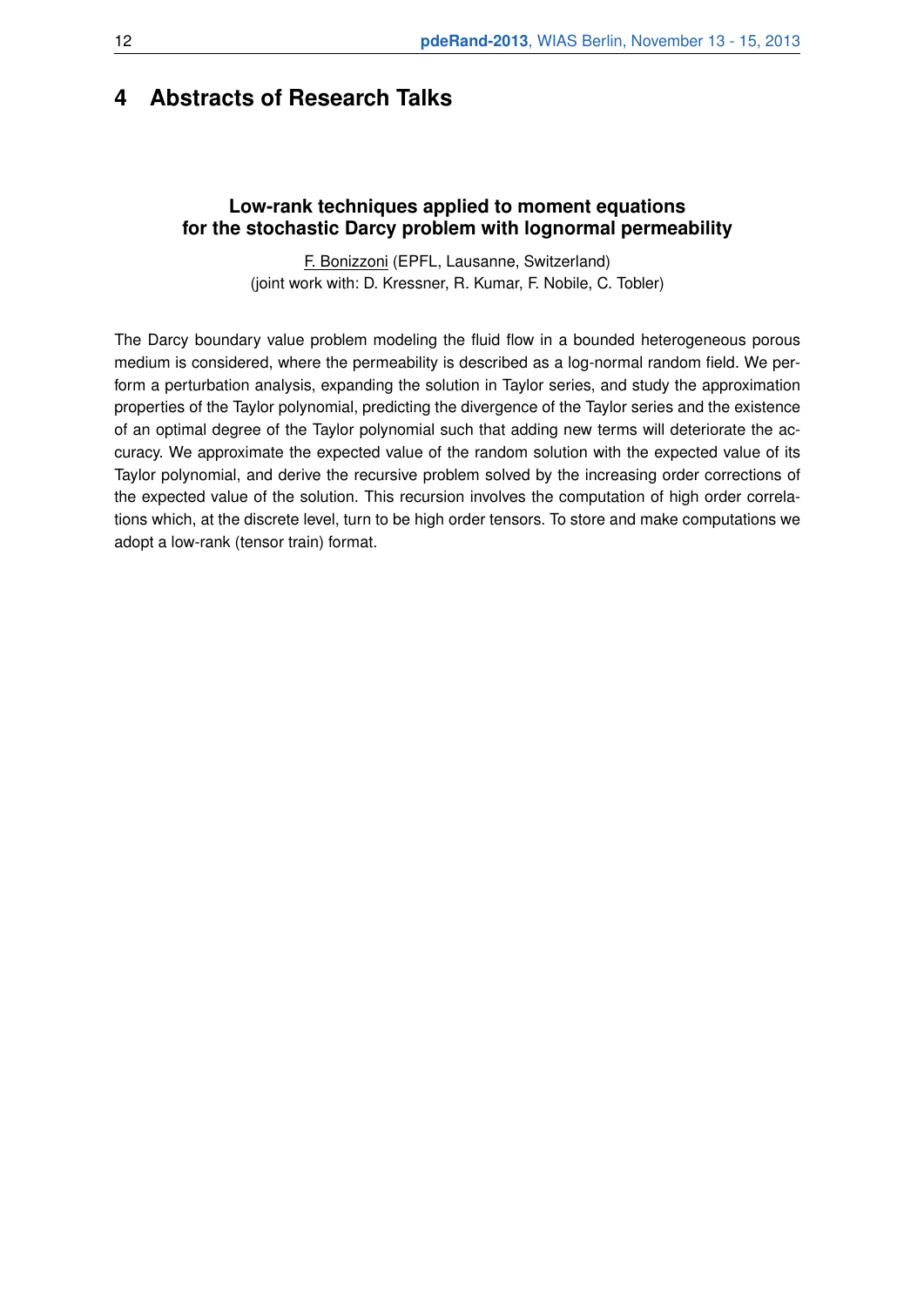# **Convergence analysis for multilevel variance estimators in multilevel Monte Carlo methods and application for random obstacle problems**

A. Chernov (University of Reading, UK)

The Multilevel Monte Carlo Method (MLMC) is a recently established sampling approach for uncertainty propagation for problems with random parameters. In this talk we present new convergence theorems for the multilevel variance estimators. As a result, we prove that under certain assumptions on the parameters, the variance can be estimated at essentially the same cost as the mean, and consequently as the cost required for solution of one forward problem for a fixed deterministic set of parameters. We comment on fast and stable evaluation of the estimators suitable for parallel large scale computations.

The suggested approach is applied to a class of scalar random obstacle problems, a prototype of contact between deformable bodies. In particular, we are interested in rough random obstacles modeling contact between car tires and variable road surfaces. Numerical experiments support and complete the theoretical analysis.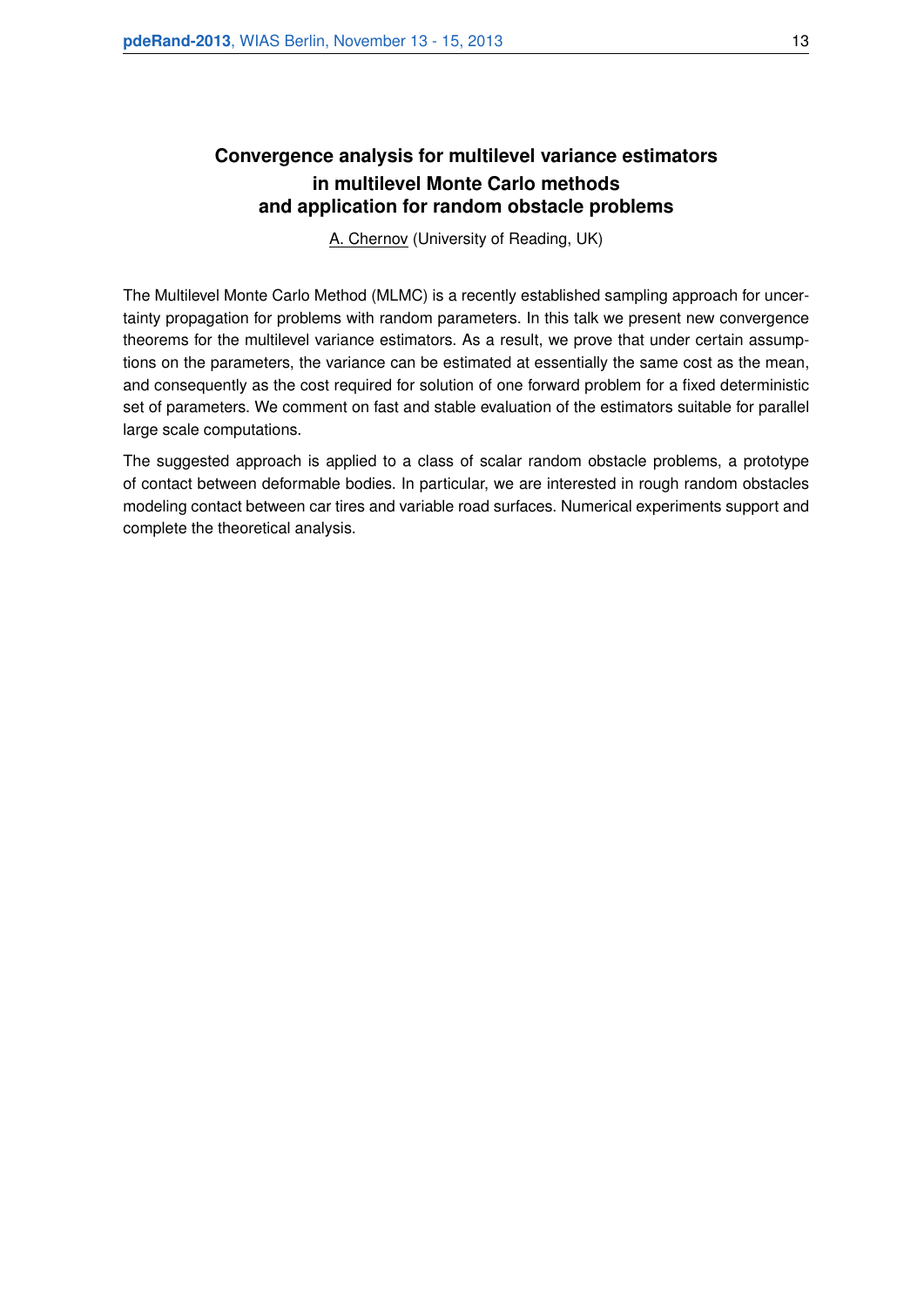#### **Advances in adaptive stochastic Galerkin FEM**

M. Eigel (WIAS Berlin, Germany)

Spectral Galerkin methods for PDE with stochastic data can exhibit high convergence rates according to the regularity of the stochastic solution. Due to the projection property and opposite to other methods based on polynomial chaos expansions, a posteriori error estimators and adaptive marking strategies similar to the deterministic case can be derived. We discuss some preliminary results concerning recent advances. The talk is based on joint projects with C.J. Gittelson, Ch. Merdon, C. Schwab and E. Zander.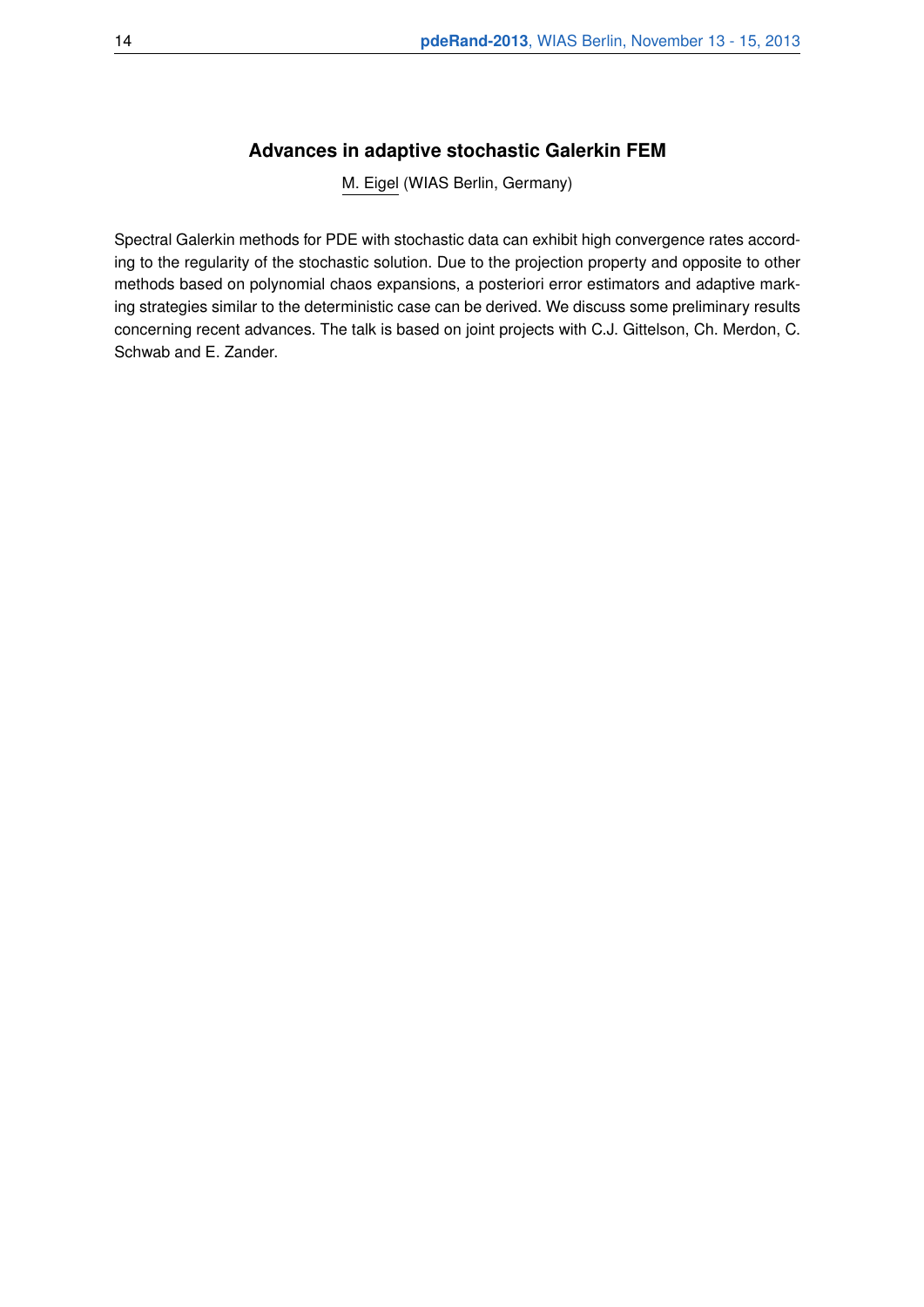#### **UQ for groundwater flow**

O. Ernst (TU Chemnitz, Germany) (joint work with: B. Sprungk, H.-J. Starkloff, K. Andrew Cliffe)

We consider the problem of Darcy flow through a porous medium with lognormally distributed random conductivity field as a model of groundwater flow under uncertainty.

We review our recent work on uncertainty propagation using sparse grid stochastic collocation based on a statistical model of the input random field derived from conductivity observations for a specific radioactive waste storage application.

We will also present computational results for solving the stochastic inverse problem of estimating the input random field from measurements of hydraulic head. Basic considerations on different current stochastic inversion methods and their interpretation will also be discussed.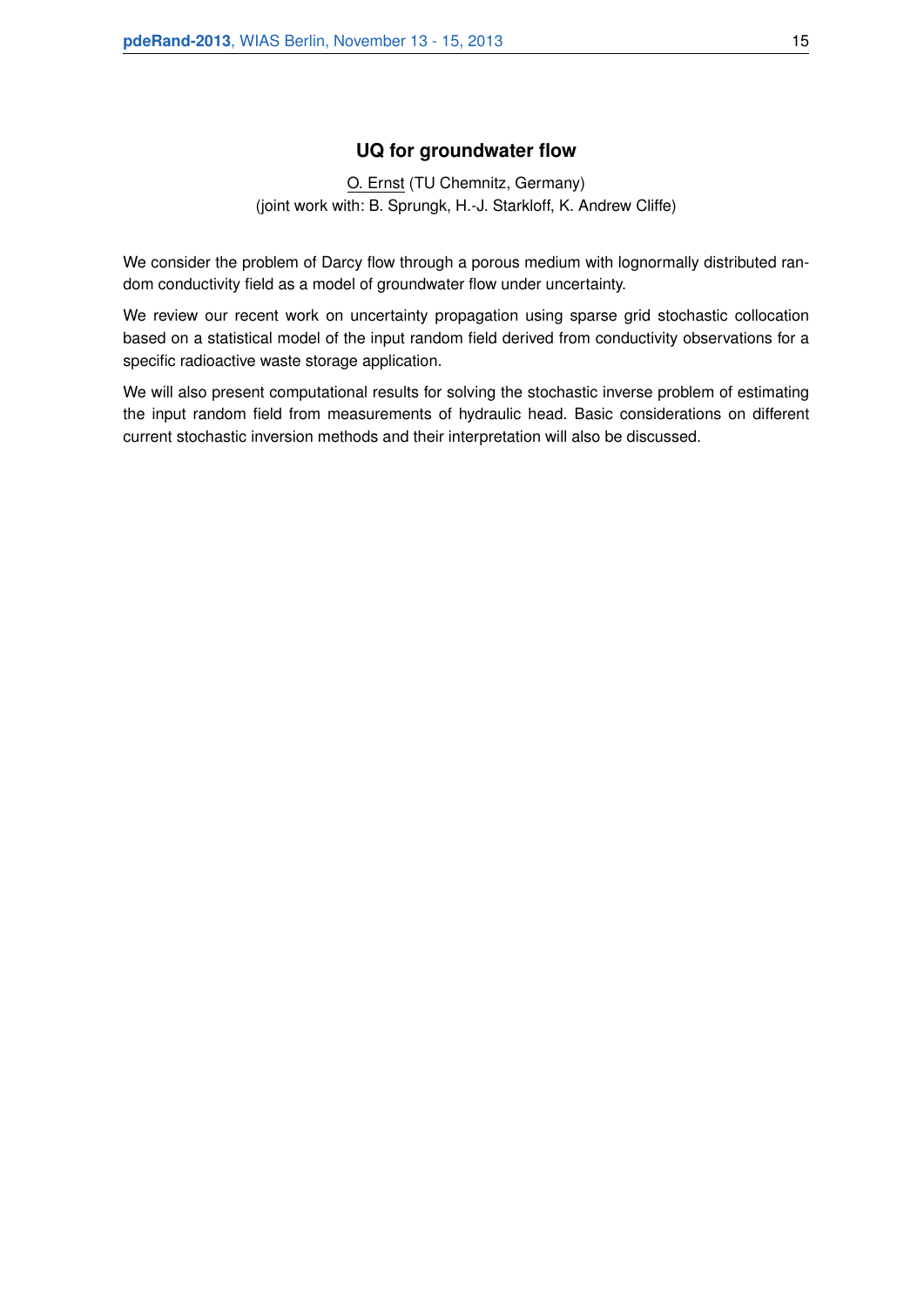#### **Uncertainty quantification and high-performance computing: application to flow problems**

V. Heuveline (IWR Heidelberg, Germany)

Many fluid flow problems can be modeled by the incompressible Navier–Stokes equations. However, in practice knowledge for the description and definition of model relevant parameters, such as the kinematic viscosity or boundary and initial conditions, cannot be assumed to be available in a deterministic way. There are often uncertainties involved, which can be generated for example by inexact measurements or modeling assumptions. Taking such uncertainties into account by stochastic models results in a parameterization by a set of independent random variables. This leads to a blown up system size requiring the development of efficient numerical methods making use of high-performance computing.

We present a parallel stochastic Galerkin multilevel method using Polynomial Chaos for the solution of the steady incompressible Navier–Stokes equations with random parameters. The multilevel scheme only requires solutions of deterministic systems based on the mean operator, which makes the approach non-intrusive and feasible for use with existing program code for deterministic models. The parallelization is based on a domain decomposition for the spatial variable and a shared-memory approach for speeding up the computation of the stochastic Galerkin residuals. We evaluate the multilevel method by solving the "flow over a backward-facing step" problem in two spatial dimensions and the three-dimensional "Lid-driven cavity" with a focus on convergence properties and computational time.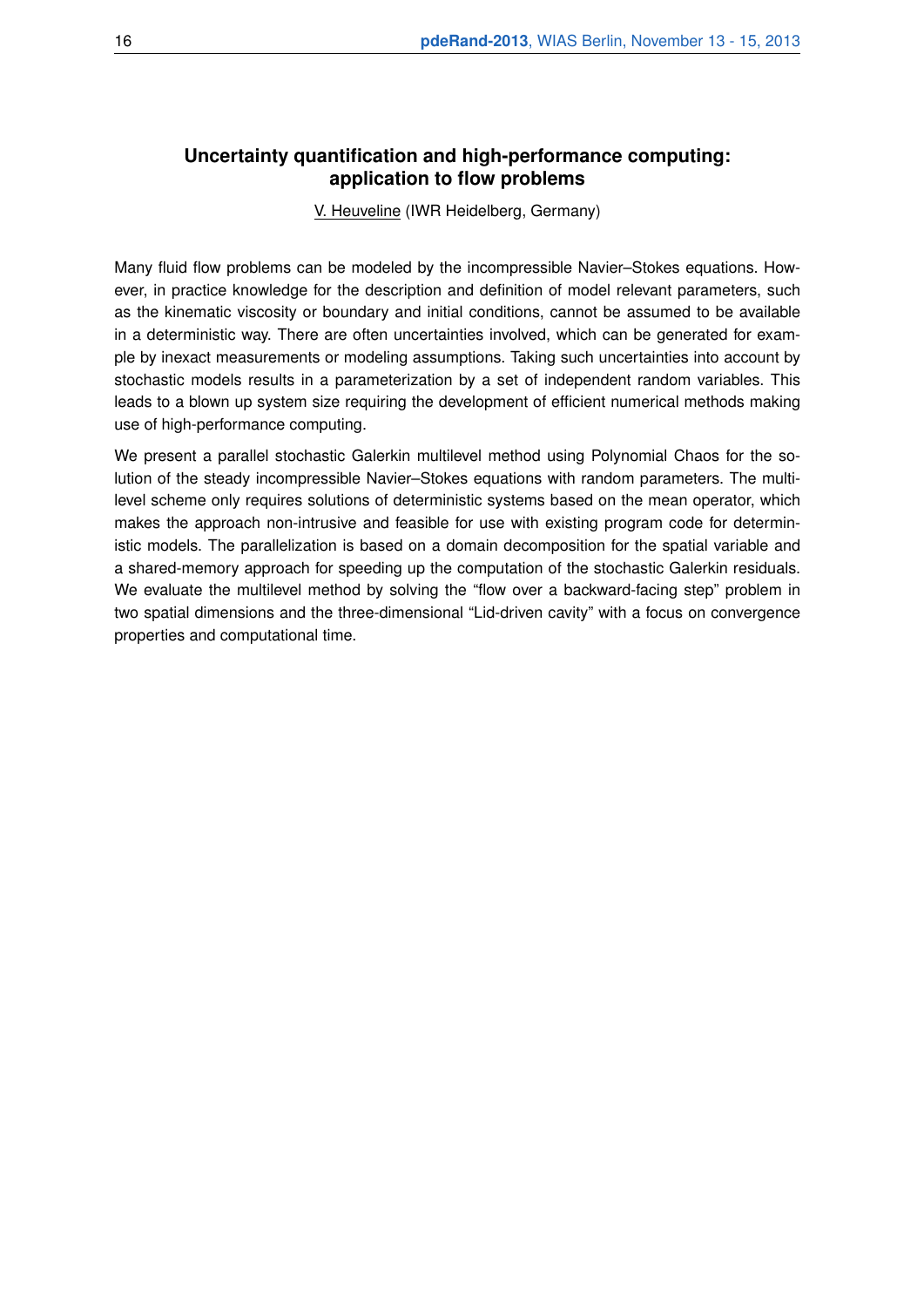#### **Stochastic collocation and multi level Monte Carlo methods for elliptic PDEs with random coefficients**

F. Nobile (EPFL, Lausanne, Switzerland)

In this talk we consider an elliptic PDEs with diffusion coefficient described as a random field. Focus will be devoted to the so called "log-normal" model.

We first review stochastic collocation (SC) approximation schemes that rely on an orthogonal expansion of the input random field in independent random variables. The solution of the PDE can then be approximated by a suitable multivariate polynomial function of the random variables, starting from point evaluations on a sparse grid of Gauss or Clenshaw-Curtis points. We present recent convergence results for optimized sparse grid constructions.

Although in principle convergence could be achieved even in infinite dimension (countable number of random variables), the convergence rate can be very slow, and worse that a plain Monte Carlo approximation, whenever the series expansion of the input diffusivity field converges very slowly, as it is the case, for instance for exponential type, or more generally only Lipschitz continuous, covariance functions. On the other hand, the convergence is in general very fast for very smooth fields.

In the second part of the talk, we propose an algorithm that combines a Multi Level Monte Carlo (MLMC) approach with stochastic collocation, to address the case of rough random fields. The stochastic collocation approximation is applied to a problem having a smoothed diffusion coefficient and used as a control variate in a Multi Level Monte Carlo simulation applied to original rough problem.

We present some preliminary analysis of the combined MLMC/SC method and present some numerical results showing the its effectiveness.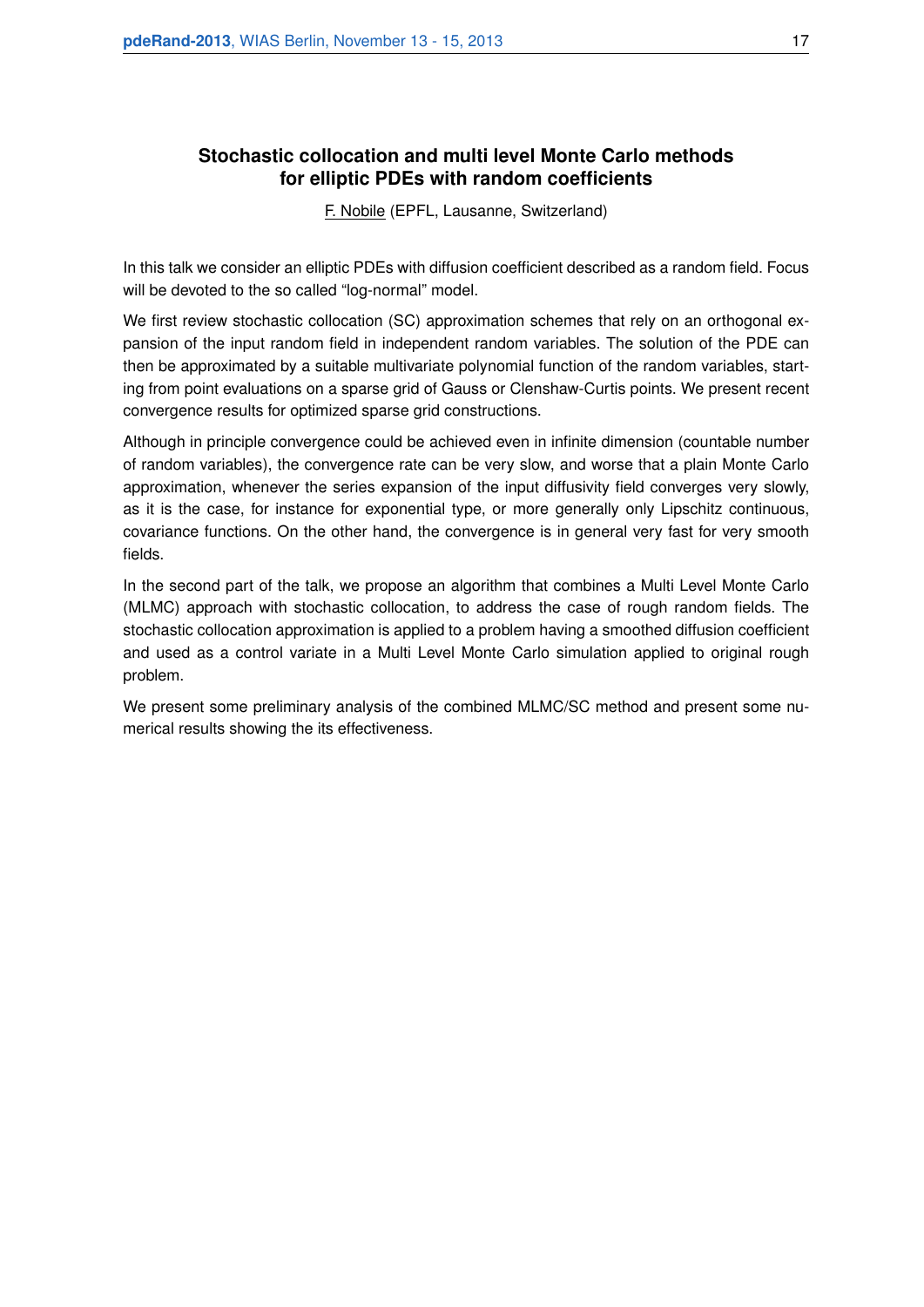#### **Random fields representations for stochastic elliptic boundary value problems and high-dimensional statistical inverse problems**

A. Nouy (Ecole Centrale de Nantes, France) (joint work with: C. Soize)

We present new results for the identification of random fields through statistical inverse problems involving a stochastic elliptic boundary value problem. A general class of non-Gaussian positivedefinite matrix-valued random fields adapted to the statistical inverse problems is introduced and its properties are analyzed. Using a parametrization of the random fields in this class, a complete identification procedure is proposed. Since the class of random fields possibly contain random fields which are not uniformly bounded, a particular mathematical analysis of the parameterized stochastic elliptic boundary value problem is developed and dedicated approximation methods are introduced. The numerical solution of this parameterized stochastic problem provides an explicit approximation of the application that maps the parameterized general class of random fields to the corresponding set of random solutions. This approximation can be used during the identification procedure in order to avoid the solution of multiple forward stochastic problems. An approximation of the very highdimensional solution map can be obtained using low-rank approximation methods. These methods exploit the tensor structure of the solution which results from the particular parametrization of the class of random fields.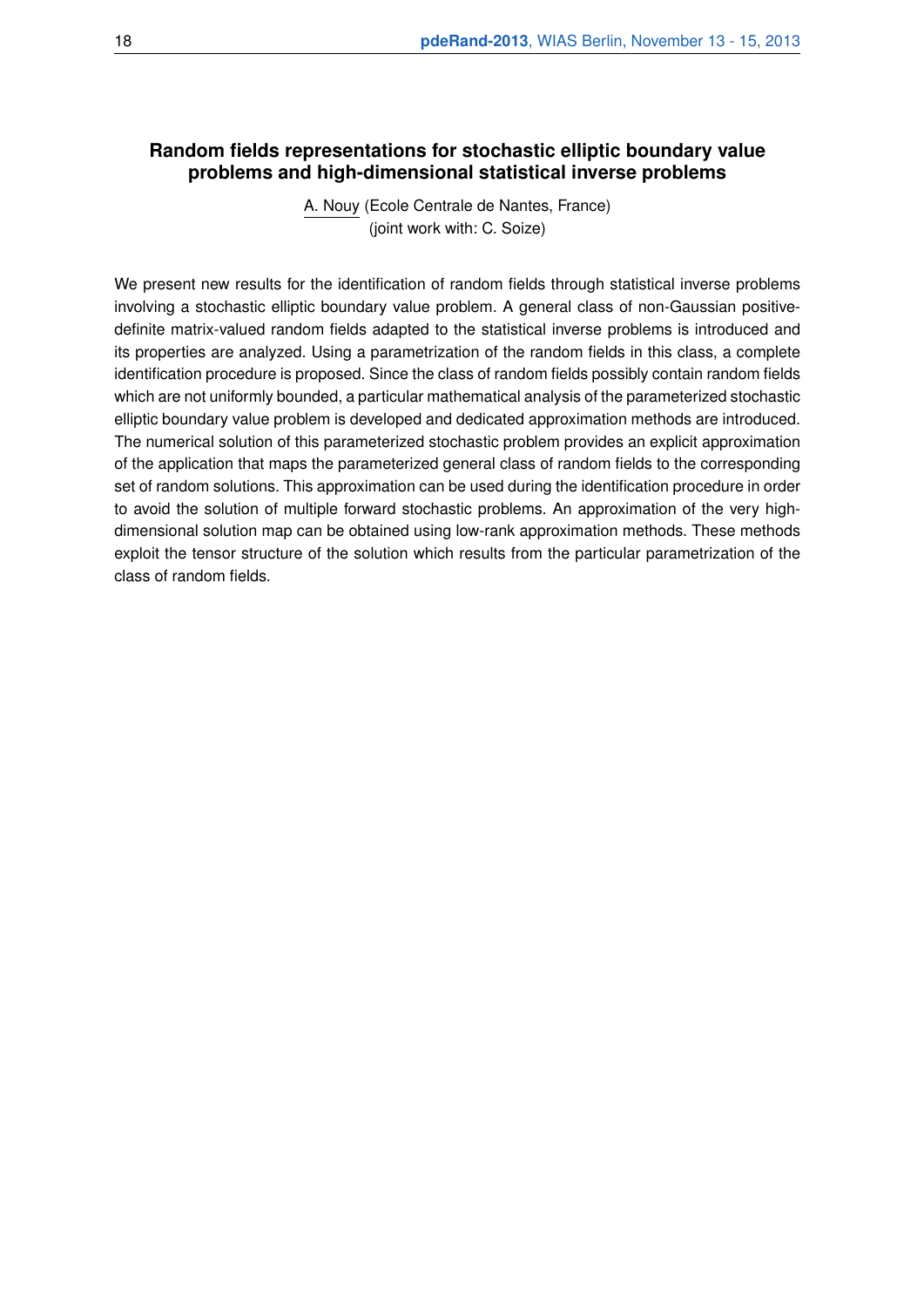#### **Freedom, subjectivity, robustness and in uncertainty quantification: What to do if the input statistics are uncertain?**

W. Nowak (Universität Stuttgart, Germany) (joint work with: S. Oladyshkin, M. Sinsbeck)

In many real applications, uncertainty is vague, and exact distribution shapes for the random coefficients in PDEs are unknown. Uncertainty quantification methods should offer freedom to choose the shape of input distributions freely, without restrictions to a limited class of mathematically convenient parametric distribution families. This allows letting available data speak for themselves, and avoids subjective choices of specific assumed distribution shapes. Whether using this new freedom or not, the available data to represent or infer input distribution shapes are limited. Two issues arise here. First, limited data lead to estimation uncertainty concerning input distribution shapes. This uncertainty should be assessed and propagated, e.g., by Bayesian statistical approaches. Second, the estimation uncertainty for input distributions leads to a higher-level statistical error in uncertainty quantification. Using accurate numerical techniques for uncertainty propagation (e.g., high-order polynomial chaos expansions, PCE) may be useless if the higher-level error dominates over the error of numerical approximation. This effect can be shown to induce optimality ranges for expansion orders, and these optimality ranges depend on the level of knowledge concerning the input distributions. These topics are discussed and illustrated with examples from subsurface hydrology. One example considered is history matching for a well-known carbon dioxide pilot injection site in eastern Germany. The history matching is achieved by Bayesian filtering with a PCE-based surrogate model for the involved multiphase flow and transport equations.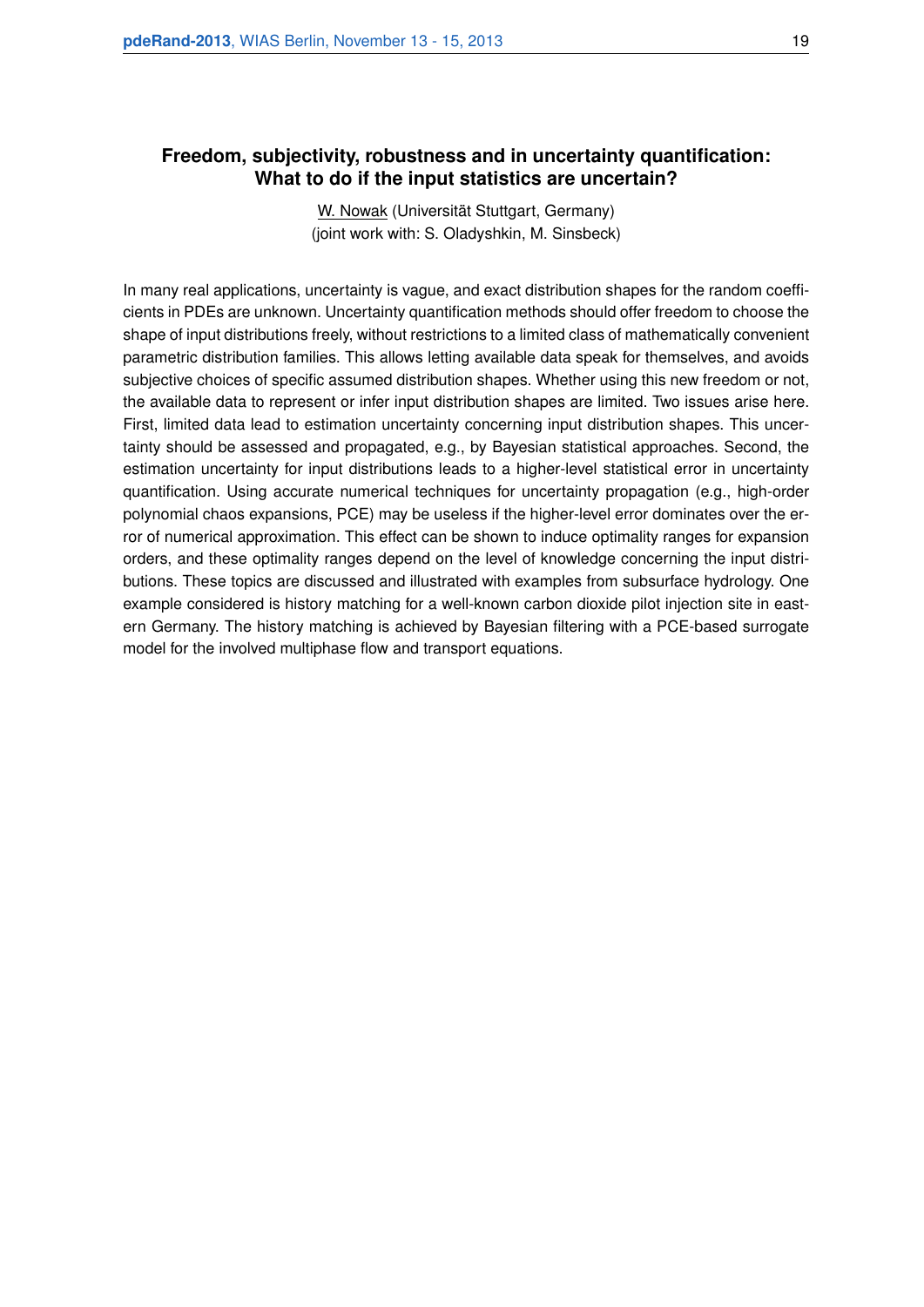# **Convergence of solutions of approximate random equations**

W. Römisch (HU Berlin, Germany)

Approximations of random operator equations are considered, where the stochastic inputs and the deterministic operator equation are approximated simultaneously. Convergence in Distribution of approximate solutions to a weak solution of the original random equation is proved under reasonable assumptions. The result is applied to Galerkin approximations of a nonlinear elliptic PDE with random coefficients. Quantitative versions of the result and the case of linear elliptic PDEs are also considered.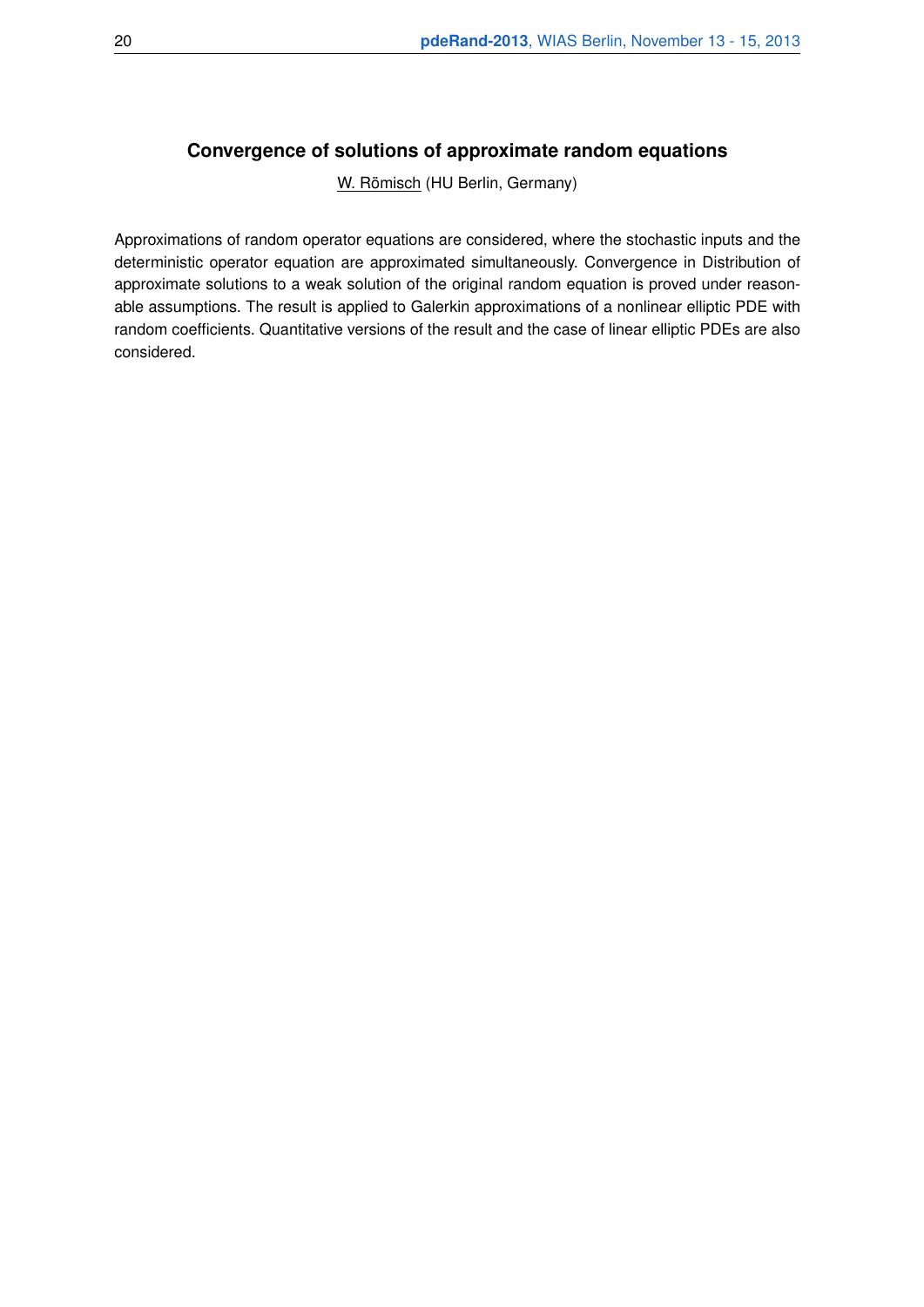# **5 List of Speakers**

Bonizzoni, Francesca École Polytechnique Fédérale de Lausanne Scientific Computing and Uncertainty Quantification Building Math, Station 8 1015 Lausanne **Switzerland francesca.bonizzoni@epfl.ch** http://people.epfl.ch/francesca.bonizzoni

Chernov, Alexey University of Reading Department of Mathematics and Statistics Whiteknights, PO Box 220 Reading RG6 6AX UK **a.chernov@reading.ac.uk** http://www.reading.ac.uk/maths-and-stats/about/Staff/a-chernov.aspx

Dirr, Nicolas Cardiff University Cardiff School of Mathematics Senghennydd Road, Cardiff, Wales CF24 4AG UK **DirrNP@cardiff.ac.uk** http://www.cardiff.ac.uk/maths/contactsandpeople/profiles/dirr.html

Eigel, Martin Weierstraß-Institut für Angewandte Analysis und Stochastik Nichtlineare Optimierung und Inverse Probleme Mohrenstr. 39 10117 Berlin Germany **Martin.Eigel@wias-berlin.de** http://www.wias-berlin.de/∼eigel

Ernst, Oliver Technische Universität Chemnitz Fakultät für Mathematik Reichenhainer Str. 41 09126 Chemnitz Germany **oliver.ernst@mathematik.tu-chemnitz.de** http://www.tu-chemnitz.de/mathematik/numa/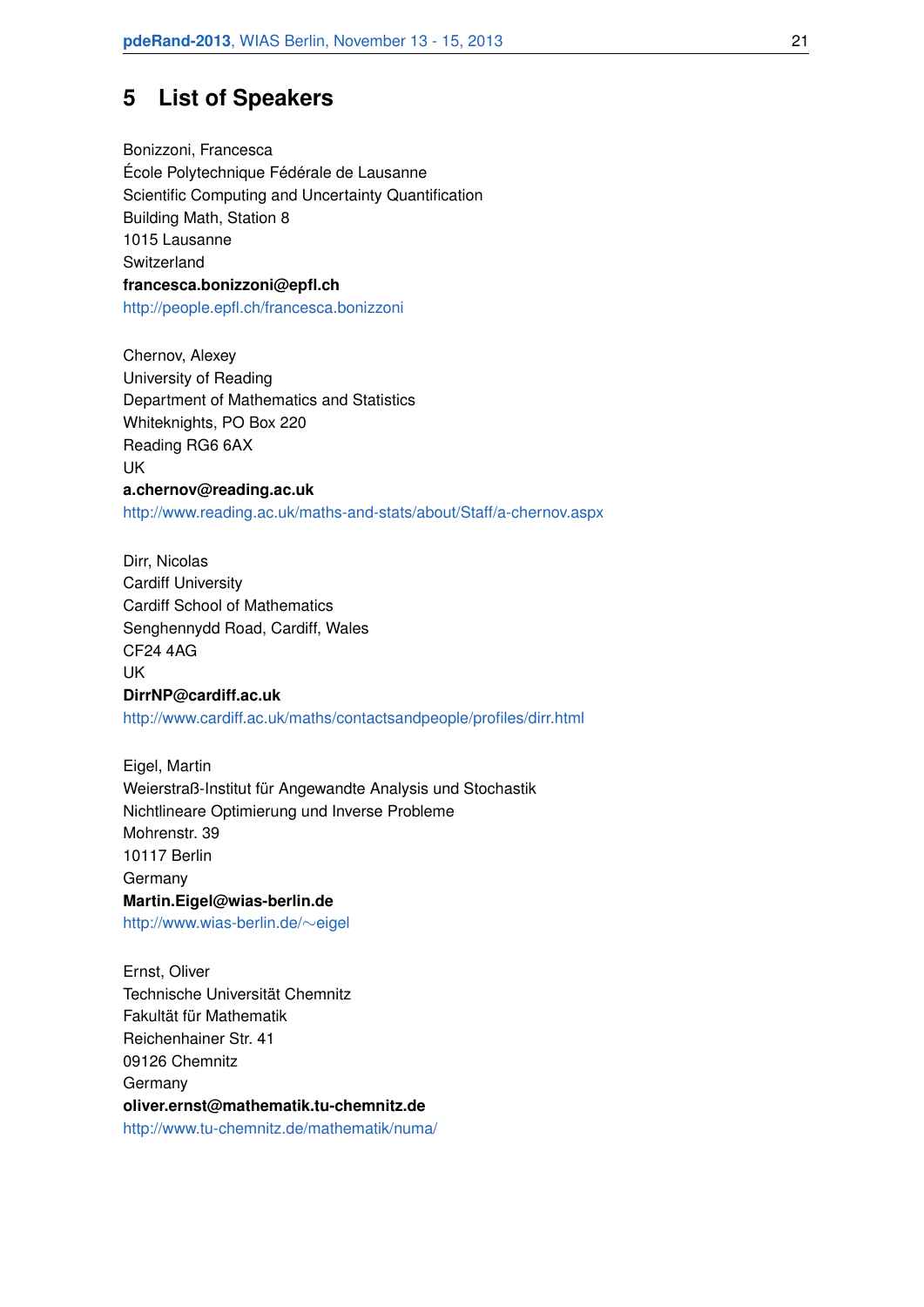Heuveline, Vincent Universität Heidelberg Engineering Mathematics and Computing Lab Interdisziplinäres Zentrum für Wissenschaftliches Rechnen Speyerer Str. 6 69115 Heidelberg Germany **Vincent.Heuveline@iwr.uni-heidelberg.de** http://www.emcl.uni-hd.de/vincent\_heuveline.html

Matthies, Hermann G. Technische Universität Braunschweig Institut für Wissenschaftliches Rechnen Hans-Sommer-Str. 65 38092 Braunschweig Germany **wire@tu-bs.de** http://www.wire.tu-bs.de/mitarbeiter/hmatthies/e\_index.html

Nobile, Fabio École Polytechnique Fédérale de Lausanne Scientific Computing and Uncertainty Quantification Building Math, Station 8 1015 Lausanne **Switzerland fabio.nobile@epfl.ch** http://csqi.epfl.ch

Nouy, Anthony Ecole Centrale de Nantes GeM - UMR CNRS 6183 1 Rue de La Noe 44321 Nantes France **anthony.nouy@ec-nantes.fr** http://www.ec-nantes.fr/nouy-anthony-104371.kjsp

Nowak, Wolfgang Universität Stuttgart Institut für Wasser- und Umweltsystemmodellierung Pfaffenwaldring 61 70569 Stuttgart Germany **Wolfgang.Nowak@iws.uni-stuttgart.de** http://www.hydrosys.uni-stuttgart.de/institut/mitarbeiter/person.php?name=72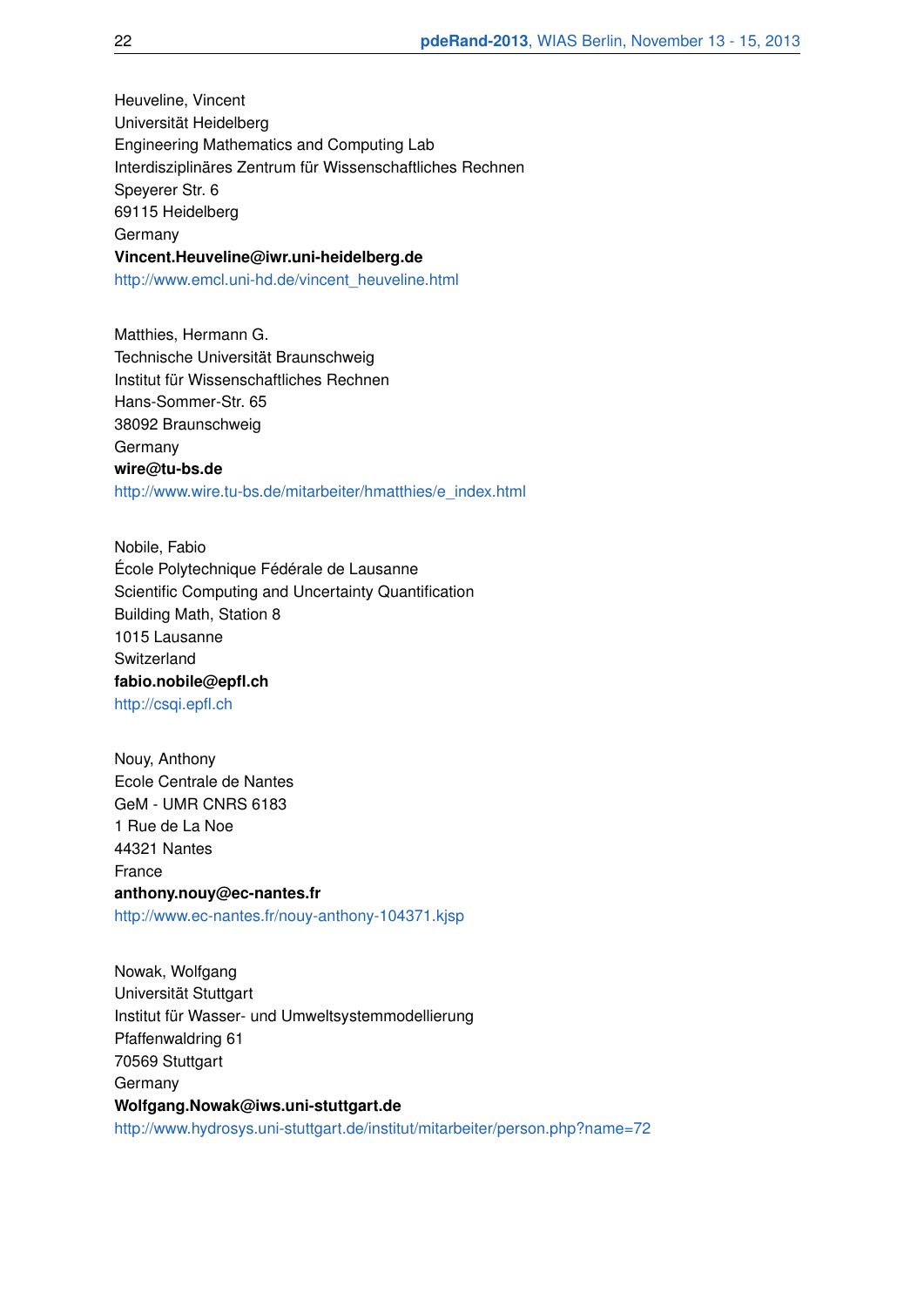Römisch, Werner Humboldt-Universität zu Berlin Institut für Mathematik Rudower Chaussee 25 12489 Berlin Germany **romisch@math.hu-berlin.de** http://www.mathematik.hu-berlin.de/∼romisch/

Scheichl, Robert University of Bath Department of Mathematical Sciences Bath BA2 7AY UK **R.Scheichl@maths.bath.ac.uk** http://www.maths.bath.ac.uk/∼masrs/

# **6 Further Participants**

Bär, Markus Physikalisch Technische Bundesanstalt Mathematische Modellierung und Datenanalyse Abbestr. 2-12 10587 Berlin **Germany markus.baer@ptb.de**

Bringmann, Philipp Humboldt-Universität zu Berlin Institut für Mathematik Rudower Chaussee 25 12489 Berlin Germany **bringman@math.hu-berlin.de**

Clausnitzer, Volker DHI-WASY GmbH Volmerstraße 8 12489 Berlin **Germany vcl@dhigroup.com**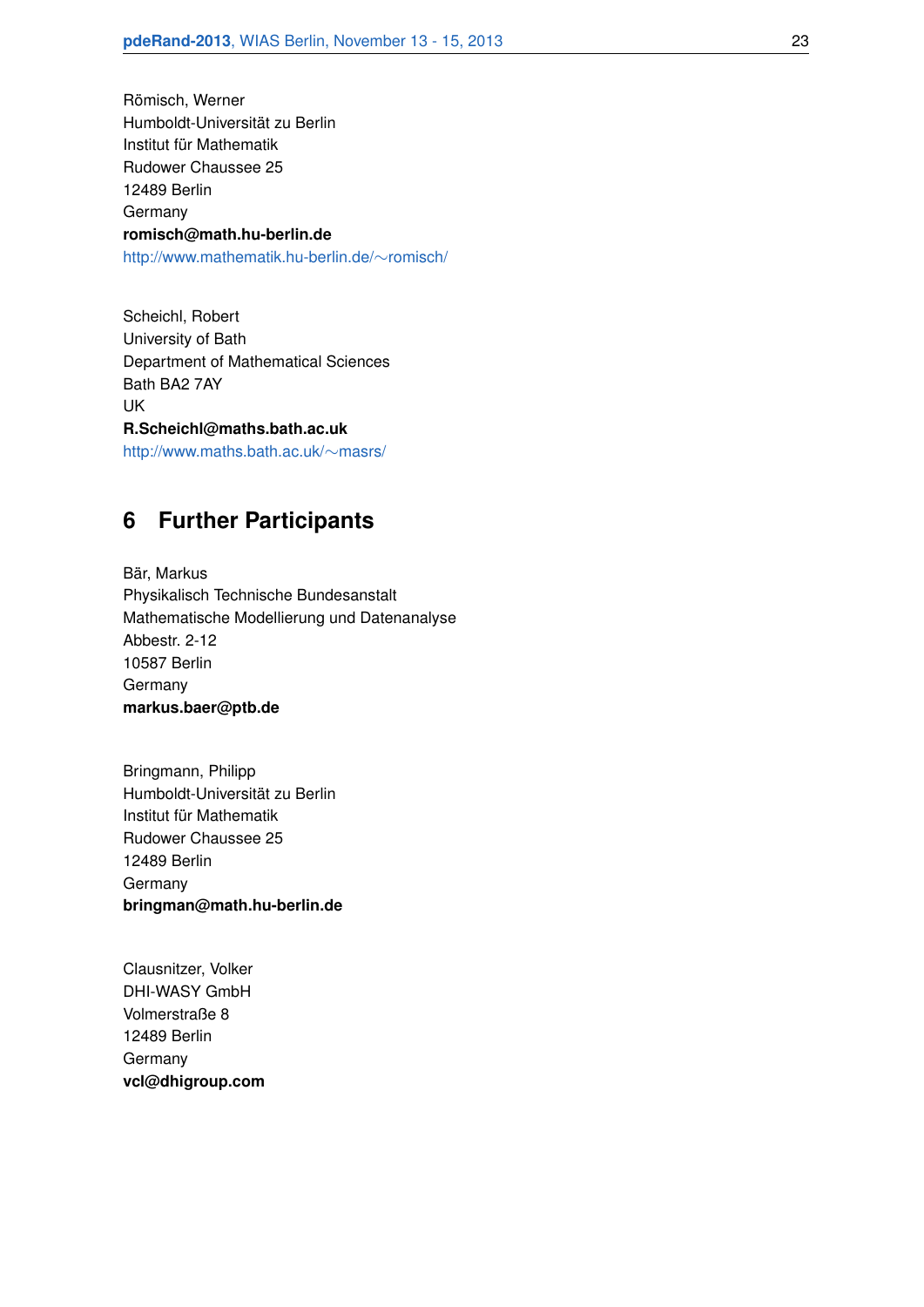Cornaton, Fabien DHI-WASY GmbH Volmerstraße 8 12489 Berlin Germany **mail@dhi-wasy.de**

Frenzel, Thomas Humboldt-Universität zu Berlin Institut für Mathematik Rudower Chaussee 25 12489 Berlin Germany **frenzel@math.hu-berlin.de**

Friedman, Noemi Technische Universität Braunschweig Institut für Wissenschaftliches Rechnen Hans-Sommer-Str. 65 38106 Braunschweig **Germany n.friedman@tu-bs.de**

Groß, Hermann Physikalisch Technische Bundesanstalt Mathematische Modellierung und Datenanalyse Abbestr. 2-12 10587 Berlin Germany **Hermann.Gross@ptb.de**

Heidenreich, Sebastian Physikalisch Technische Bundesanstalt Mathematische Modellierung und Datenanalyse Abbestr. 2-12 10587 Berlin Germany **sebastian.heidenreich@ptb.de**

Jaramillo, Juan Universität Bonn Institut für Numerische Simulation Wegelerstr, 6 53115 Bonn Germany **juanjaramillo855@gmail.com**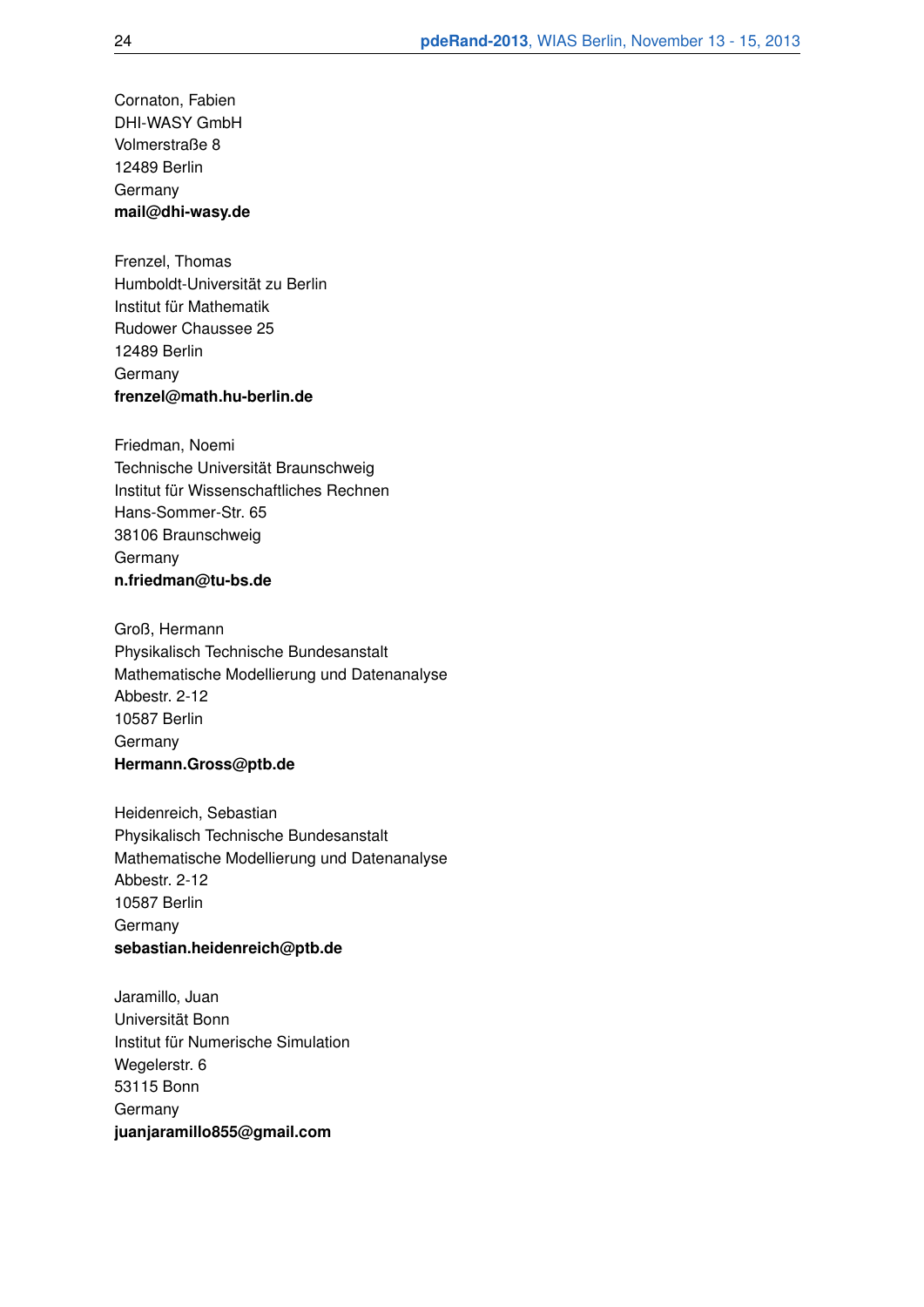Krupski, Miłosz University of Wrocław Institute of Mathematics pl. Grunwaldzki 2/4 50-384 Wrocław Poland **Milosz.Krupski@math.uni.wroc.pl**

McCurdy, Erik DHI-WASY GmbH Volmerstraße 8 12489 Berlin **Germany mail@dhi-wasy.de**

Model, Regine Physikalisch Technische Bundesanstalt Mathematische Modellierung und Datenanalyse Abbestr. 2-12 10587 Berlin Germany **Regine.Model@ptb.de**

Mugler, Antje Brandenburgische Technische Universität Cottbus Fakultät 1, Mathematisches Institut Postfach 10 13 44 03013 Cottbus Germany **Antje.Mugler@tu-cottbus.de**

Schmelter, Sonja Physikalisch Technische Bundesanstalt Mathematische Modellierung und Datenanalyse Abbestr. 2-12 10587 Berlin Germany **sonja.schmelter@ptb.de**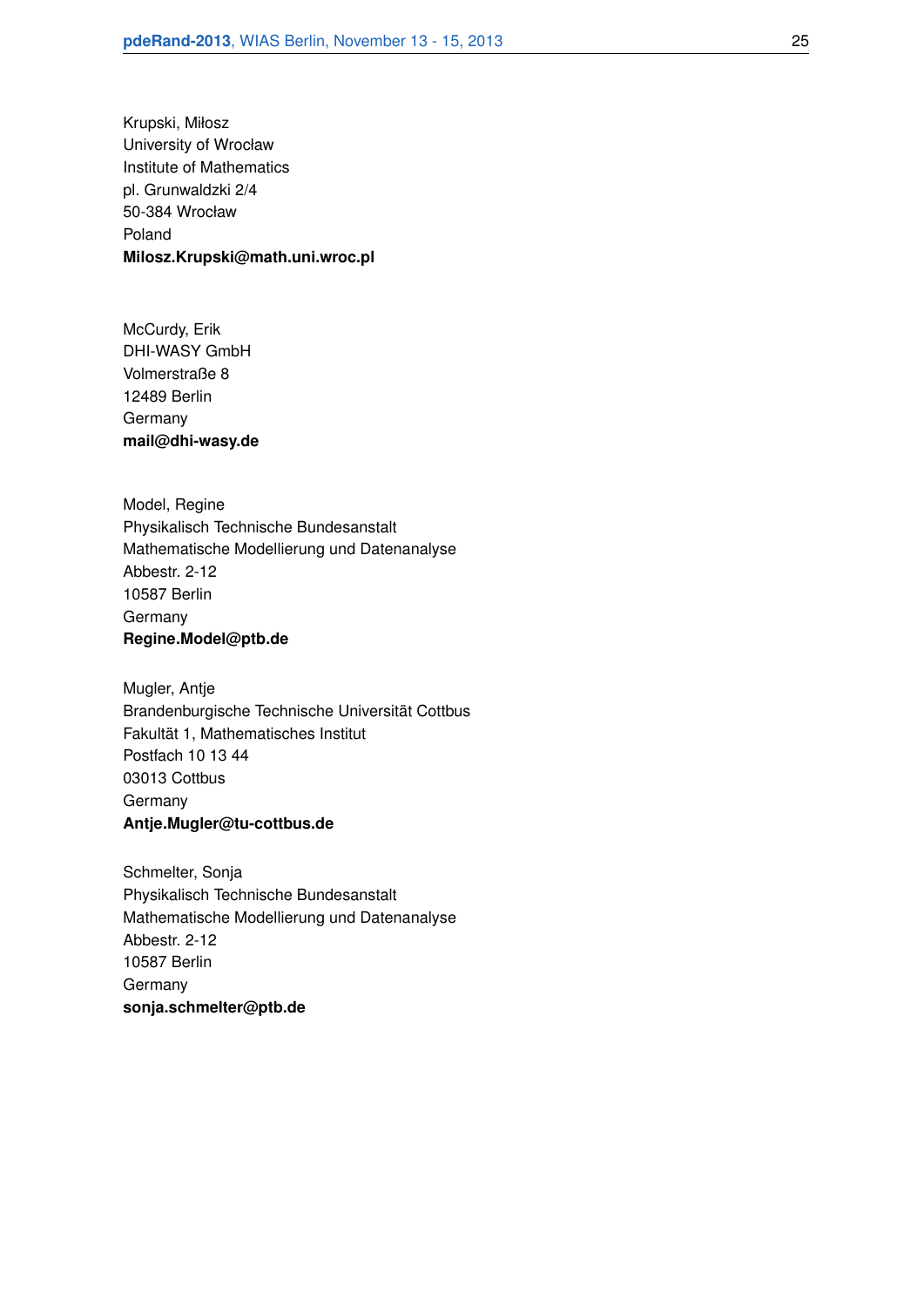Sprungk, Björn Technische Universität Chemnitz Fakultät für Mathematik 09107 Chemnitz **Germany bjoern.sprungk@mathematik.tu-chemnitz.de**

Starkloff, Hans-Jörg Westsächsische Hochschule Zwickau Fakultät Physikalische Technik/Informatik Fachgruppe Mathematik PSF 201037 08012 Zwickau Germany **Hans.Joerg.Starkloff@fh-zwickau.de**

Ullmann, Elisabeth University of Bath Department of Mathematical Sciences Bath BA2 7AY UK **E.Ullmann@bath.ac.uk**

Zander, Elmar Technische Universität Braunschweig Institut für Wissenschaftliches Rechnen Hans-Sommer-Str. 65 38106 Braunschweig **Germany E.Zander@tu-bs.de**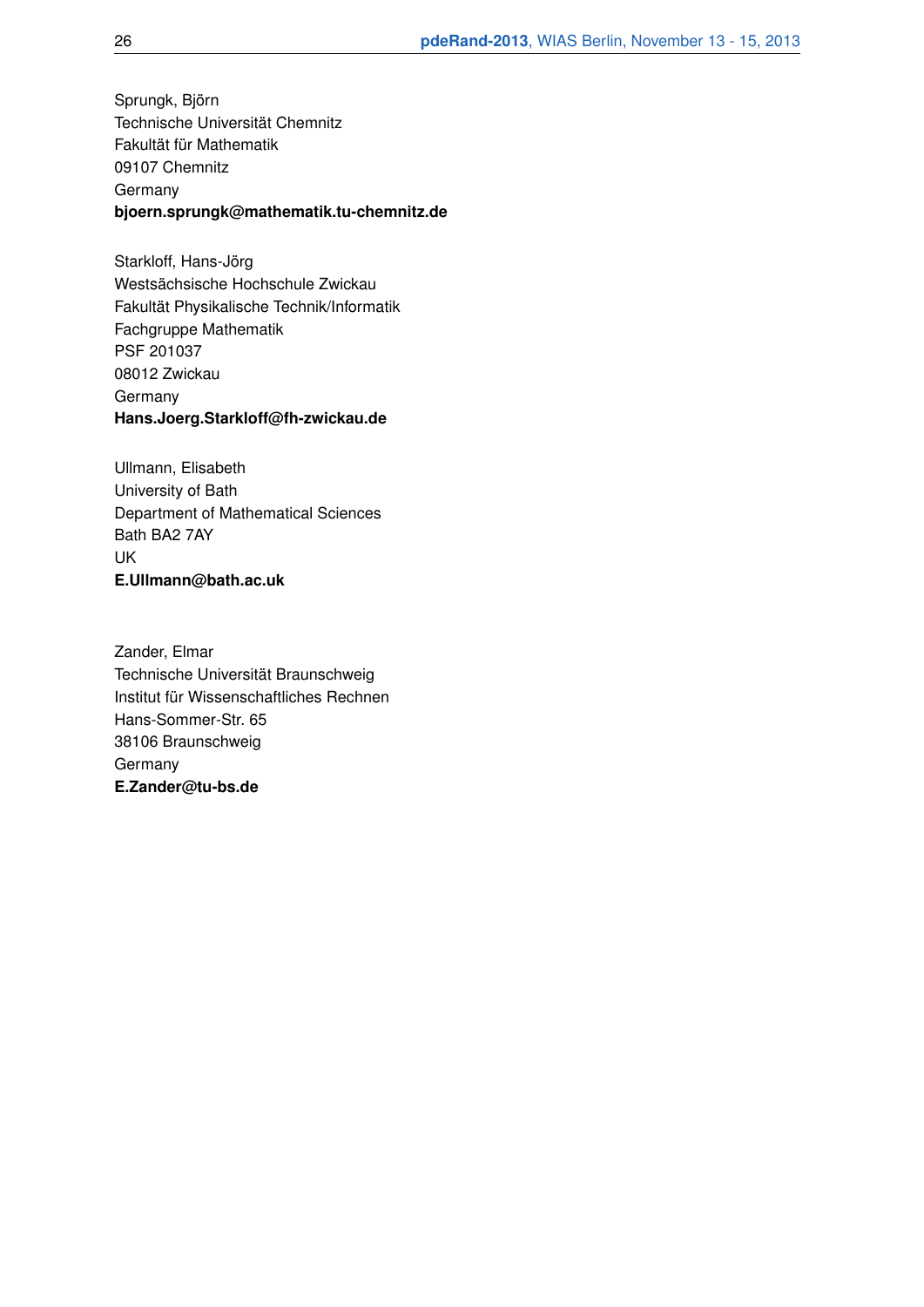#### **Participants WIAS**

Weierstraß-Institut für Angewandte Analysis und Stochastik Mohrenstr. 39 10117 Berlin Germany http://www.wias-berlin.de

Bayer, Christian **christian.bayer@wias-berlin.de** Disser, Karoline **karoline.disser@wias-berlin.de** Elschner, Johannes **johannes.elschner@wias-berlin.de** Farshbaf Shaker, Hassan **hassan.farshbaf-shaker@wias-berlin.de** Fuhrmann, Jürgen **fuhrmann.juergen@wias-berlin.de** Glitzky, Annegret **annegret.glitzky@wias-berlin.de** Gün, Onur **onur.guen@wias-berlin.de** Heinemann, Christian **christian.heinemann@wias-berlin.de** Hömberg, Dietmar **hoemberg.dietmar@wias-berlin.de** Hu, Guanghui **guanghui.hu@wias-berlin.de** Kamenski, Lennard **lennard.kamenski@wias-berlin.de** Klein, Olaf **olaf.klein@wias-berlin.de** Knees, Dorothee **dorothee.knees@wias-berlin.de** König, Wolfgang **wolfgang.koenig@wias-berlin.de** Kraus, Christiane **christiane.kraus@wias-berlin.de** Ladkau, Marcel **marcel.ladkau@wias-berlin.de** Merdon, Christian **christian.merdon@wias-berlin.de** Neumann, Johannes **johannes.neumann@wias-berlin.de** Rathsfeld, Andreas **andreas.rathsfeld@wias-berlin.de** Schmidt, Gunther **gunther.schmidt@wias-berlin.de** Schoenmakers, John **john.schoenmakers@wias-berlin.de** Schyschlowa, Swetlana **swetlana.schyschlowa@wias-berlin.de** Sprekels, Jürgen **juergen.sprekels@wias-berlin.de** Stephan, Holger **holger.stephan@wias-berlin.de** Sturm, Kevin **kevin.sturm@wias-berlin.de** Tabelow, Karsten **karsten.tabelow@wias-berlin.de** Togobytska, Nataliya **nataliya.togobytska@wias-berlin.de** Valdinoci, Enrico **enrico.valdinoci@wias-berlin.de** Wagner, Wolfgang **wolfgang.wagner@wias-berlin.de** Weiss, Wolf **wolf.weiss@wias-berlin.de**